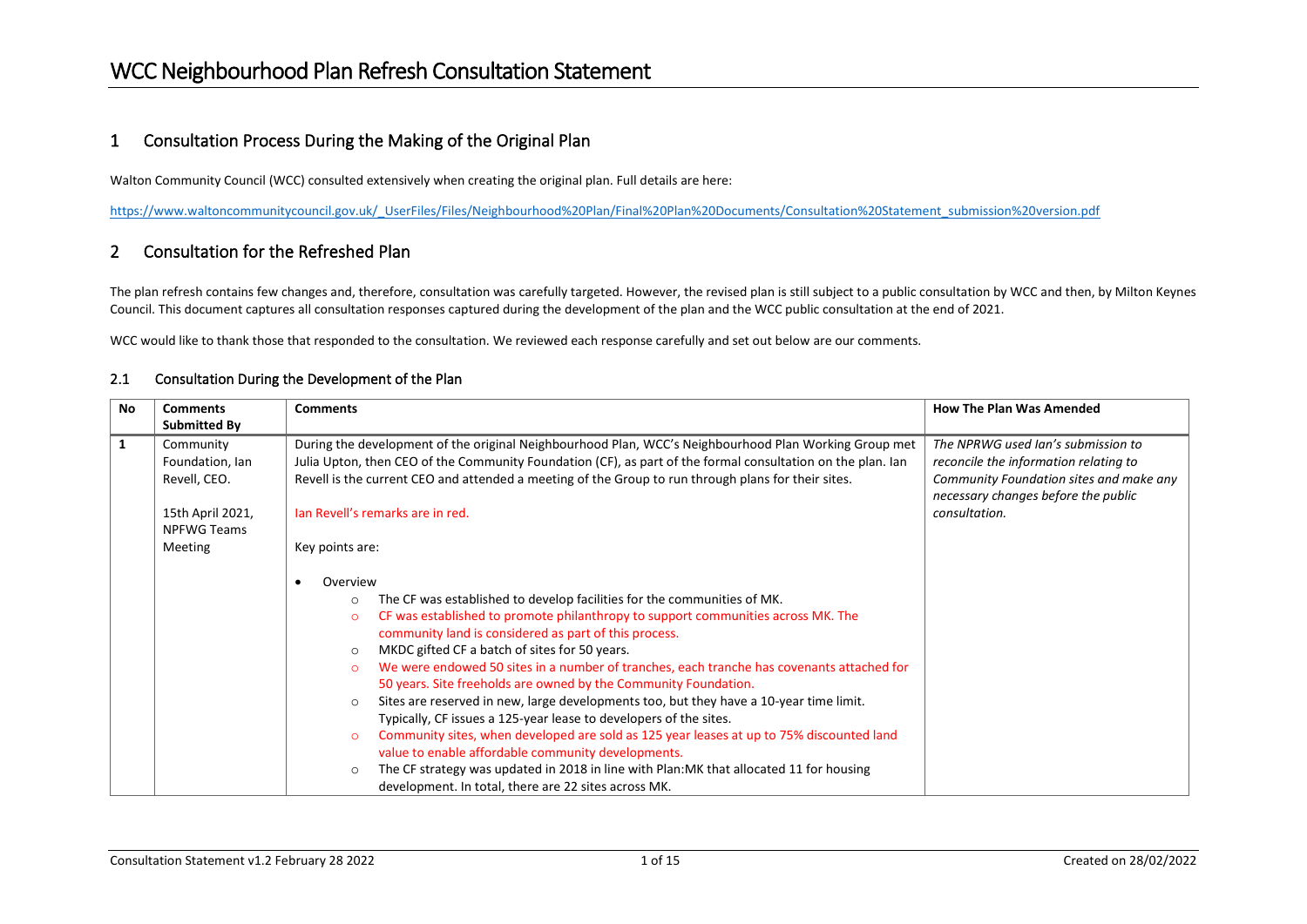| <b>No</b> | <b>Comments</b>     | <b>Comments</b>                                                                                              | <b>How The Plan Was Amended</b> |
|-----------|---------------------|--------------------------------------------------------------------------------------------------------------|---------------------------------|
|           | <b>Submitted By</b> |                                                                                                              |                                 |
|           |                     | MK Community Foundation adopted a Strategic Plan in 2018, which led to the development of<br>$\circ$         |                                 |
|           |                     | a specific Property Strategy for our Community Land sites. Out of the original 50 sites                      |                                 |
|           |                     | endowed, 16 have been developed, 12 are included in the MK Council's Strategic Housing                       |                                 |
|           |                     | Land Allocation Assessment and 22 remain available for community groups to apply for                         |                                 |
|           |                     | development of community facilities.                                                                         |                                 |
|           |                     | All sites are owned by CF but those allocated are not shown on their website. In theory, they<br>$\circ$     |                                 |
|           |                     | are still all available for a community use.                                                                 |                                 |
|           |                     | Community Land applications, whilst often identify a particular site, are not site specific                  |                                 |
|           |                     | initially, sites are recommended once an initial concept proposal is made, so all Community                  |                                 |
|           |                     | Foundation sites are considered. The sites shown on our website focus on the 22 undeveloped                  |                                 |
|           |                     | sites, however, through the application process the most appropriate site is identified with                 |                                 |
|           |                     | consultation with the wider community, including Parish Councils.                                            |                                 |
|           |                     | CF's developments site focus on the provision of affordable housing.<br>$\circ$                              |                                 |
|           |                     | <b>Status</b>                                                                                                |                                 |
|           |                     | Residents have reported surveying activity at OFP1 and WT7.<br>$\circ$                                       |                                 |
|           |                     | With regards the survey - Places for People is an organisation we have talked to, along with<br>$\circ$      |                                 |
|           |                     | several others, So I expect that would be why they may have had a surveying company looking                  |                                 |
|           |                     | at some of the sites. It will be all part of the process. No detailed plans have been pulled                 |                                 |
|           |                     | together. As soon as we do have proposals, we will ensure we carry out proper consultation.                  |                                 |
|           |                     | Ian confirmed that CF was surveying all its sites to assess feasible.<br>$\circ$                             |                                 |
|           |                     | lan confirmed that there are no current applications underway for any site in Walton. Further,<br>$\circ$    |                                 |
|           |                     | lan confirmed there were no current expressions of interest (at the time of writing).                        |                                 |
|           |                     | Neighbourhood Plan<br>٠                                                                                      |                                 |
|           |                     | Supports housing development if suitable community facilities cannot be made to work at a<br>$\circ$         |                                 |
|           |                     | site.                                                                                                        |                                 |
|           |                     | Mandates a maximum net density of 35 dwellings per hectare.<br>$\circ$                                       |                                 |
|           |                     | Site Detail                                                                                                  |                                 |
|           |                     | WT6 Lichfield Down): PlanMK allocated for 19 dwellings on 0.55 hectares (gross density<br>$\circ$<br>35dph). |                                 |
|           |                     | WT7 (Hockliffe Brae): Plan:MK allocated for 35 dwellings (this an error and 54dph). In<br>$\circ$            |                                 |
|           |                     | supporting, SHLAA it is 23 on 0.65 hectares (gross density 35dph).                                           |                                 |
|           |                     | WT10: No plan.<br>$\circ$                                                                                    |                                 |
|           |                     | WG1 (Isaacson Drive): Plan: MK allocated for 14 dwellings on 0.39 hectares (gross density<br>$\circ$         |                                 |
|           |                     | 35dph).                                                                                                      |                                 |
|           |                     | WG2: No plan, probably unsuitable for development.<br>$\circ$                                                |                                 |
|           |                     | WG4: SEMK H10 extension is adjacent. Existing Church Farm planning permission to split Byrd<br>$\circ$       |                                 |
|           |                     | Crescent in two.                                                                                             |                                 |
|           |                     | OFP1 (Byrd Crescent): Plan: MK allocated for 25 dwellings on 0.71 hectares (gross density 35dph). SEMK H10   |                                 |
|           |                     | extension is adjacent. Existing Church Farm planning permission to split Byrd Crescent in two.               |                                 |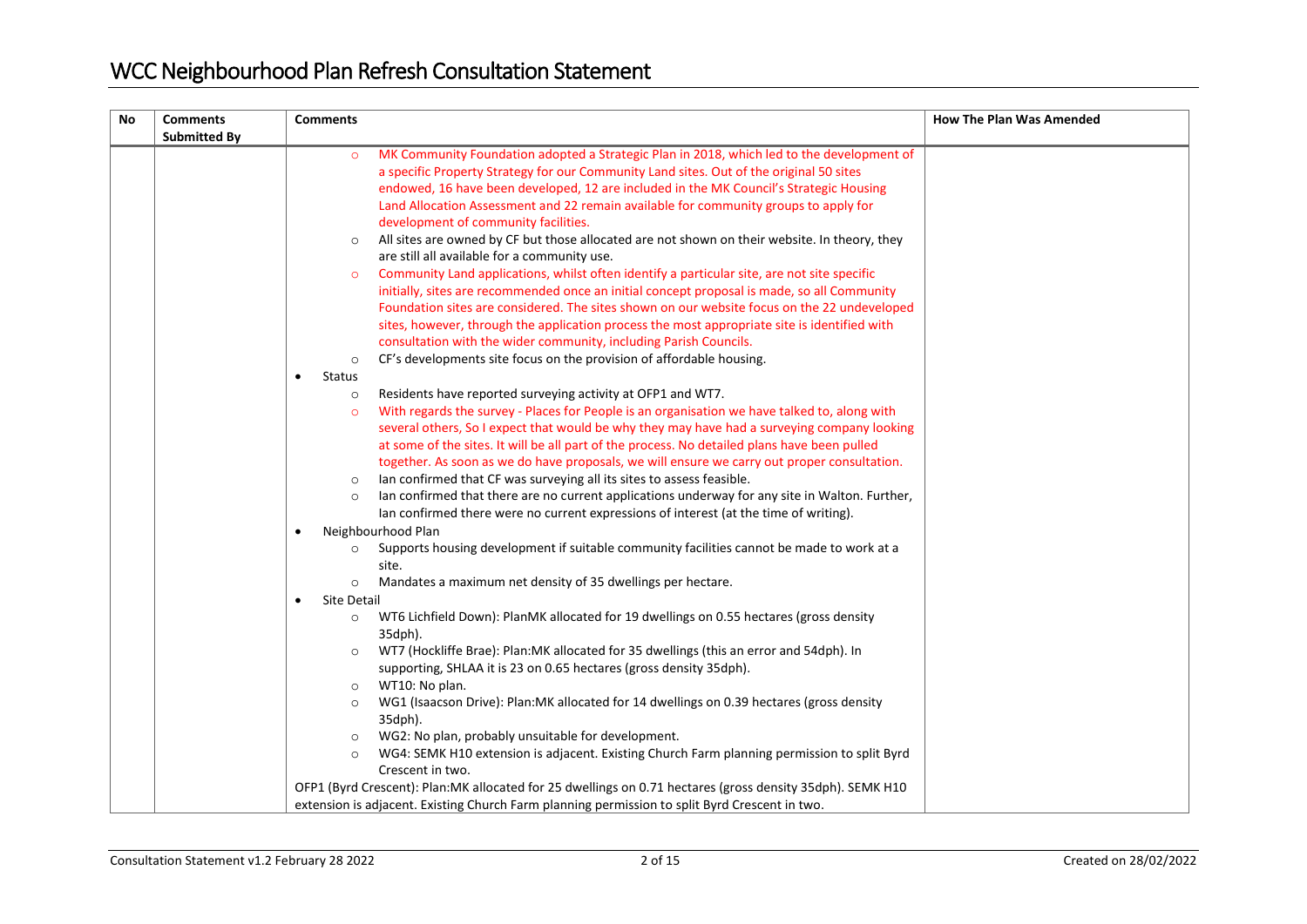#### 2.2 Formal Public Consultation October to December 2021

The main public consultation ran from 7 October 2021 to November 18 2021.

All the consultees were sent the plan by email, which included the draft Plan, the draft Modifications Proposal Statement and the flyer to advertise the consultation. The consultation flyer was sent to over 5000 homes in the Walton Parish and placed in all of the Council's noticeboards. The consultation was advertised on all of the Council's social media channels, Facebook, Twitter, Instagram and Next Door.

The Public Consultation was sent to the following statutory consultees –

Homes England, Natural England, Environment Agency, Historic England, Network Rail, Highways England, 3, MBNL, EE, National Grid, Western power, SGN, Cadent Gas, Anglian Water, MK Clinical Commissioning Group, Canal & River Trust, Internal Drainage Board, MK Community Action, Equality Council, Council of Faiths, MK Chamber of Commerce, MK Centre for Integrated Living and Milton Keynes Council.

It was also sent to:

Ward Councillors

Surrounding Parish Councils: Wavendon Parish Council, Kents Hill & Monkston Parish Council, Broughton & MK Village Parish Council, Bow Brickhill Parish Council and Simpson Parish Council. Local businesses Community Centres

Sports Clubs

There were some comments that were common across many responses and the information below to help answer some of them.

- The UK planning policy hierarchy is as follows:
	- o National Planning Policy Framework set down by the Government details here =[> https://www.gov.uk/government/publications/national-planning-policy-framework--2](https://www.gov.uk/government/publications/national-planning-policy-framework--2)
	- o 'Local Plan' developed by the Local Authority (PlanMK) details here =[> https://www.milton-keynes.gov.uk/planning-and-building/plan-mk](https://www.milton-keynes.gov.uk/planning-and-building/plan-mk)
	- $\circ$  'Neighbourhood Plan' developed by Town & Parish Councils. Details of WCC Neighbourhood Plan can be found here => [https://www.waltoncommunitycouncil.gov.uk/Documentation\\_14038.aspx](https://www.waltoncommunitycouncil.gov.uk/Documentation_14038.aspx)
- The hierarchy ensures that lower level plans do not contradict those at a higher level.
	- o Allocations for development these are established in PlanMK (2019) but in many cases, it was WCC's Neighbourhood Plan (2017) that set down the criteria for the allocated sites.
	- $\circ$  There are several policies where there is limited room for manoeuvre because Milton Keynes Council has long established policies that are updated periodically and require public consultation. For example, policies relating to Parking Standards or, say, Houses in Multiple Occupation (HiMOs).
- The scope of a Neighbourhood Plan is solely development and covers the built environment of its designated area. It does not cover the following:
	- o Services provided by WCC or Milton Keynes Council, for example, schools.
	- o Services provided by national bodies, for example, GP's capacity via the NHS.
	- o Services provided by the private sector, for example, public transport.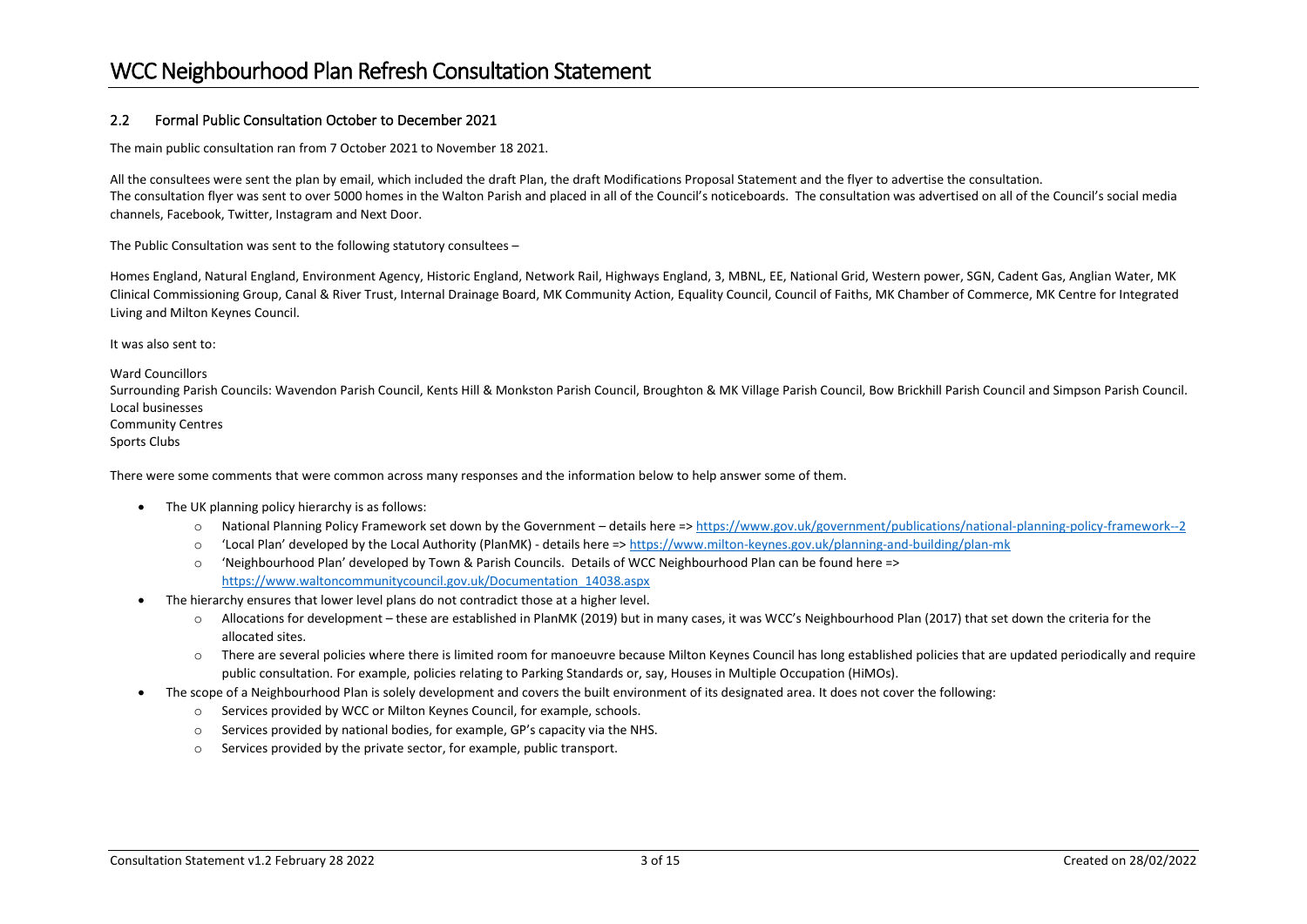| No           | <b>Comments</b>                                       | <b>Comments</b>                                                                                                                                                                                                                                                                                                                                                                                                                                                                                                                                                                                                                                                                                                                                                                                                                                                                                                                                                                                                                                                                                                                                                                                                                                                                                                                                                                                                                                                                                                                                                                                                                                                                                                                                                                                                                                                                                                                                                                                                                                                                                                                                                                                                                                                                                                                                                                                                                                                                                                                                                                                                                                                                                                                                                                                                                                                                                                                                                                                                                                                                                                                      | <b>How The Plan Was Amended</b>                                                                                                                                                                                                                                                                                                                                                                                                                                                                                                                                                                  |
|--------------|-------------------------------------------------------|--------------------------------------------------------------------------------------------------------------------------------------------------------------------------------------------------------------------------------------------------------------------------------------------------------------------------------------------------------------------------------------------------------------------------------------------------------------------------------------------------------------------------------------------------------------------------------------------------------------------------------------------------------------------------------------------------------------------------------------------------------------------------------------------------------------------------------------------------------------------------------------------------------------------------------------------------------------------------------------------------------------------------------------------------------------------------------------------------------------------------------------------------------------------------------------------------------------------------------------------------------------------------------------------------------------------------------------------------------------------------------------------------------------------------------------------------------------------------------------------------------------------------------------------------------------------------------------------------------------------------------------------------------------------------------------------------------------------------------------------------------------------------------------------------------------------------------------------------------------------------------------------------------------------------------------------------------------------------------------------------------------------------------------------------------------------------------------------------------------------------------------------------------------------------------------------------------------------------------------------------------------------------------------------------------------------------------------------------------------------------------------------------------------------------------------------------------------------------------------------------------------------------------------------------------------------------------------------------------------------------------------------------------------------------------------------------------------------------------------------------------------------------------------------------------------------------------------------------------------------------------------------------------------------------------------------------------------------------------------------------------------------------------------------------------------------------------------------------------------------------------------|--------------------------------------------------------------------------------------------------------------------------------------------------------------------------------------------------------------------------------------------------------------------------------------------------------------------------------------------------------------------------------------------------------------------------------------------------------------------------------------------------------------------------------------------------------------------------------------------------|
| $\mathbf{2}$ | <b>Submitted By</b><br><b>Browns Wood</b><br>Resident | Thank you for the effort that has gone into pulling the document together - it provides a great reference to<br>the state of the Walton parish in 2021 and of course sets out the wishes or desires of the Parish for the next<br>10 years. When I think back to the consultation on the SEMK proposals -the feeling I got was one of give the<br>newcomers the same experience as we have had as existing residents of the area, and yet that does not jump<br>out at me from this current document. I can't claim to understand the framework that this latest document<br>is meant to sit within, but I don't see jumping off the page the, say 5 things that we as a Parish want from any<br>development that may be thrust upon us. Thrust it will, so what are the five principles that Walton stands<br>for?<br>Residents will have a view based on their own proximity to any of the designated sites - but by only focusing<br>on the one closest two you, that rather dilutes the people power, whereas if we said these are our do or die<br>requirements for any development across the Parish then there would be far more interest in the topic.<br>Now my five topics are probably hidden within the jargon of the report, but if they don't stand out for me,<br>then I fear many other people may simply dismiss the consultation exercise. I don't know why I arrived at 5,<br>but let me have a go at what those 5 are.<br>Car parking - there are other areas in MK that are far worse than Walton - now is that because we have<br>imposed our parking will, or simply reflects the changing attitudes over time to the need for car spaces.<br>Thankfully I am not directly affected, but if car parking was an issue I can see how it would affect my mental<br>health - so this is my number 1 topic. The rejection of 'tandem parking' is all very well, but does not get to<br>the fundamental issue of where do all these cars get parked. Tree lined streets area great ideal, but how can<br>trees and parking be integrated?<br>Noise - it is all very well to worry about the future noise pollution from East West rail, but what about the<br>traffic noise from the current H and V roads. Maybe limited possibilities in terms of future planning, but<br>must be worth some level of consideration.<br>Local amenities - access to doctor, pre school provision, shops, fast food outlets, and that is before we<br>consider the school places themselves - we need the school places before we build the homes to bring more<br>young families into the area - just what are the stats on school places. Local amenity growth has to go hand<br>in hand with anything else that gets built in the Parish. IT is interesting to note the sites that were<br>designated for industrial use now being considered for housing - so of course the amenities can't cope.<br>Along side amenities we need car parking spaces, so one thing links to another. Walnut Tree centre has an<br>appropriate mix of shops and facilities, but has inadequate parking and vehicle flow. I would hazard a guess | Points regarding plan hierarchy and<br>$\bullet$<br>the scope of Neighbourhood Plans are<br>above.<br>$\bullet$<br>The plan does endeavour to ensure<br>newly bult areas are developed in<br>accordance with existing build<br>principles. the same principles. It has<br>no legal influence on adjacent areas.<br>Car parking, local amenities,<br>recreation space and HMOs are all<br>covered in the 2017 plan and in this<br>refresh.<br>Noise is a wider point. Mitigation is in<br>$\bullet$<br>place per policy for existing roads and<br>is a firm planning requirement for new<br>ones. |
|              |                                                       | that in that instance the parking provision is half of what is required.<br>Recreation space - this can be red ways, playing fields, play parks - just more aspects of planning that need to<br>be factored into a scheme from the outset. In the past MK may have been over engineered in terms of these                                                                                                                                                                                                                                                                                                                                                                                                                                                                                                                                                                                                                                                                                                                                                                                                                                                                                                                                                                                                                                                                                                                                                                                                                                                                                                                                                                                                                                                                                                                                                                                                                                                                                                                                                                                                                                                                                                                                                                                                                                                                                                                                                                                                                                                                                                                                                                                                                                                                                                                                                                                                                                                                                                                                                                                                                            |                                                                                                                                                                                                                                                                                                                                                                                                                                                                                                                                                                                                  |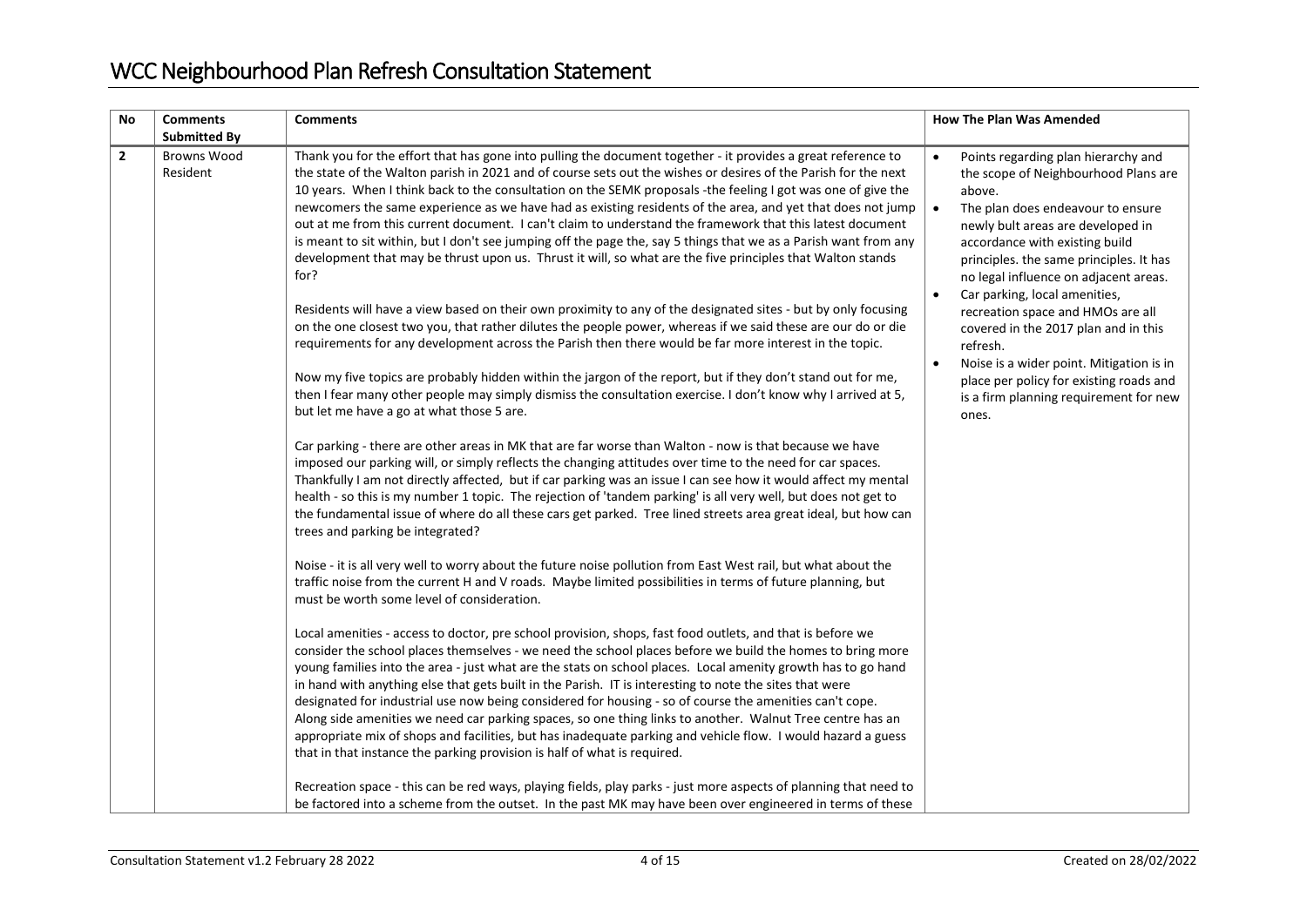| <b>No</b> | <b>Comments</b><br><b>Submitted By</b> | <b>Comments</b>                                                                                                                                                                                                                                                                                                                                                                                                                                                                                                                                                                                                                                                                                                                                                                                                                                                                                                                                                                                                                                                                                                                                                                                                                                                                                                                                                                                                                                                                                                                                                                                                                                                                                                                                                                                  | <b>How The Plan Was Amended</b>                                                                                                                                                                                                                                                                                                                                                                                                                                                                                                                                                                                                                                                                                  |
|-----------|----------------------------------------|--------------------------------------------------------------------------------------------------------------------------------------------------------------------------------------------------------------------------------------------------------------------------------------------------------------------------------------------------------------------------------------------------------------------------------------------------------------------------------------------------------------------------------------------------------------------------------------------------------------------------------------------------------------------------------------------------------------------------------------------------------------------------------------------------------------------------------------------------------------------------------------------------------------------------------------------------------------------------------------------------------------------------------------------------------------------------------------------------------------------------------------------------------------------------------------------------------------------------------------------------------------------------------------------------------------------------------------------------------------------------------------------------------------------------------------------------------------------------------------------------------------------------------------------------------------------------------------------------------------------------------------------------------------------------------------------------------------------------------------------------------------------------------------------------|------------------------------------------------------------------------------------------------------------------------------------------------------------------------------------------------------------------------------------------------------------------------------------------------------------------------------------------------------------------------------------------------------------------------------------------------------------------------------------------------------------------------------------------------------------------------------------------------------------------------------------------------------------------------------------------------------------------|
|           |                                        | facilities, but that approach made sure they were provided - whereas now they are often a second thought,<br>squeezed out by commercial pressure to maximise the occupancy of every acre of purchased land.<br>HMOs - it can be too easy to accept that the parking provision can be made up from on street places, where<br>in reality that impacts the neighbours. I see the reference to bin storage - so put it together as the conditions<br>for accepting an HMO.<br>The document does have a list of general policies, but in my view that list roams off into a bit of a wish list,<br>that links very well to the action plan, but in doing so the whole concept gets diluted for your average<br>resident.<br>It may be against the overall planning framework, but it could be pulled into a development score card - a<br>simple way to convey to the residents which of the policies are being addressed by each development -<br>either underway as in Hindhead Knoll, or planned for a Walnut Tree reserve site.<br>thanks for seeking input                                                                                                                                                                                                                                                                                                                                                                                                                                                                                                                                                                                                                                                                                                                                      |                                                                                                                                                                                                                                                                                                                                                                                                                                                                                                                                                                                                                                                                                                                  |
| 3         | <b>Walnut Tree</b><br>Resident         | To whom it may concern,<br>Regarding WNP7c the Community Foundation Reserve Site - Walnut Tree 7 (WT7) Hockliffe Brae and<br>Twyford Lane and the Walton Neighbourhood Plan October 2021 Pre-Submission Consultation Draft.<br>As residents of Twyford Lane we wish to comment on the proposed development. We have been concerned<br>at the surveyors in the area over the past year having been told nothing about any proposed plans for<br>development. We were even more concerned to find out that what we had been told when we moved to<br>the area 5 years ago, that the park opposite was a community reserve area, was now under consideration for<br>housing development.<br>It is hard to imagine losing our parkland, even more so 23 dwellings being built in the area, and this certainly<br>wouldn't be possible without having a huge impact on the look and feel of the area, in keeping with<br>surrounding areas having the green space we currently enjoy. This park area is used by families and by<br>walkers and dog walkers including myself, especially for short walks close to home. There are also a lot of<br>natural inhabitants there including lots of wildflowers and insects not to mention the trees and hedges that<br>give the area a lovely green look and feel, open space and shelter from the busy H10 road.<br>The park itself was a huge draw for us moving to the area, having plenty of green around nice houses,<br>without too many houses crammed into one area and without having to compete for space. I believe any<br>change to the area would significantly affect both our enjoyment of the area along with our neighbours', and<br>the value/desirability of the houses on Twyford Lane and Camomile Court. Any development to the area | Community Foundation sites are all<br>subject to development. Most are<br>allocated for the provision of<br>community facilities but some, that<br>have proved not to be suitable, are<br>allocated for housing.<br>Walton's Neighbourhood Plan,<br>adopted in 2017, supported<br>development of Community<br>Foundation WT7, at a density of up to<br>35 dwellings per hectare. This is re-<br>instated here because PlanMK<br>erroneously allocated 35 dwellings for<br>the site.<br>The Community Foundation must<br>$\bullet$<br>consult WCC ahead of any planning<br>application and must comply with the<br>Neighbourhood Plan.<br>Trees fall under the protection of<br>Milton Keynes Council's policies. |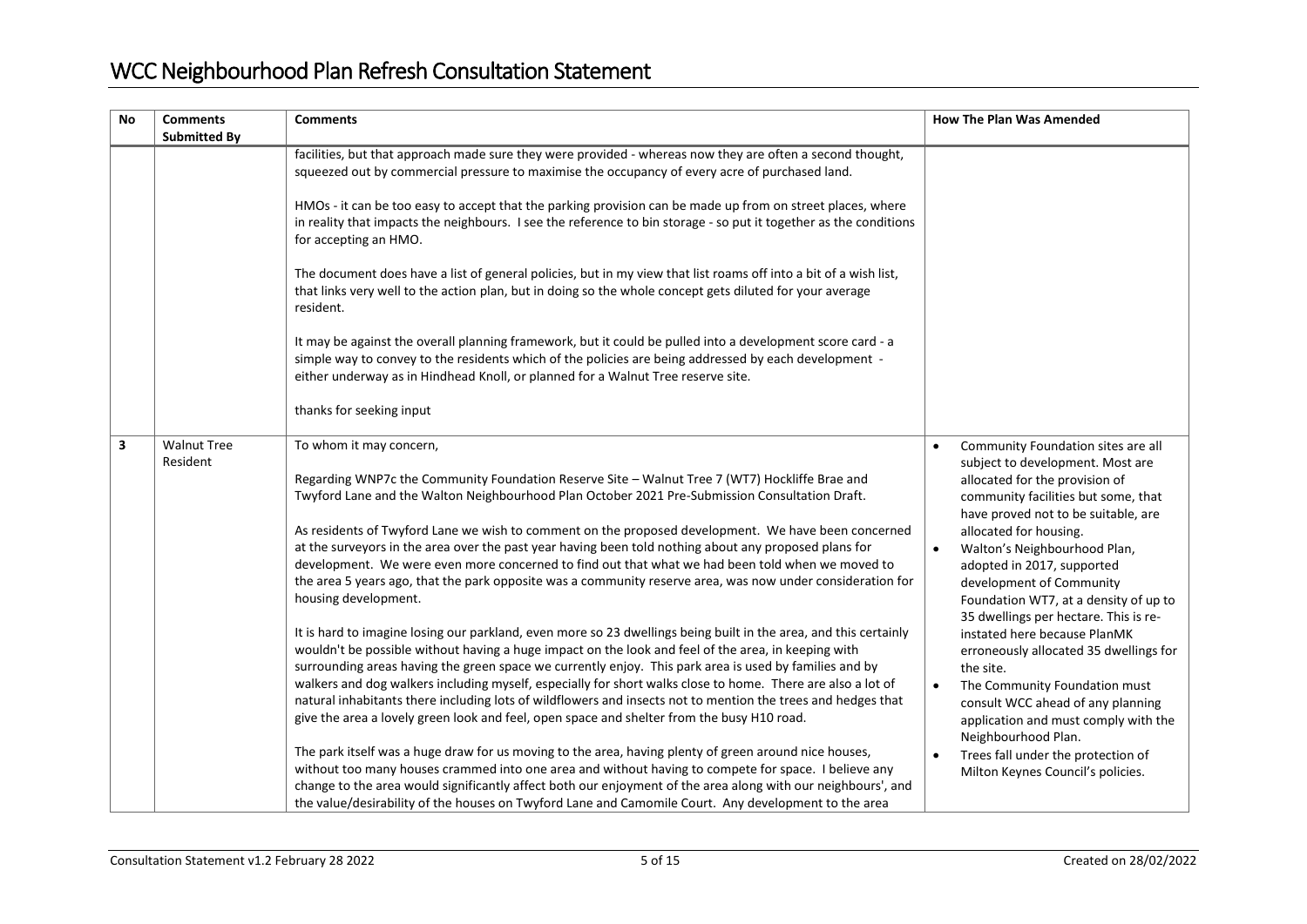| <b>No</b> | <b>Comments</b><br><b>Submitted By</b> | <b>Comments</b>                                                                                                                                                                                                                                                                                                                                                                                                                                                                                                                                                                                                                                                                                                                                                                                                                                                                                                                                                                                                                                                                                                                                                                        | <b>How The Plan Was Amended</b>                                                                                                                                                                                                                                                                                                                                                                                                                                                                                                                           |
|-----------|----------------------------------------|----------------------------------------------------------------------------------------------------------------------------------------------------------------------------------------------------------------------------------------------------------------------------------------------------------------------------------------------------------------------------------------------------------------------------------------------------------------------------------------------------------------------------------------------------------------------------------------------------------------------------------------------------------------------------------------------------------------------------------------------------------------------------------------------------------------------------------------------------------------------------------------------------------------------------------------------------------------------------------------------------------------------------------------------------------------------------------------------------------------------------------------------------------------------------------------|-----------------------------------------------------------------------------------------------------------------------------------------------------------------------------------------------------------------------------------------------------------------------------------------------------------------------------------------------------------------------------------------------------------------------------------------------------------------------------------------------------------------------------------------------------------|
|           |                                        | would impact the surrounding houses, Twyford Lane is already a busy road and very difficult to drive down<br>being very narrow and winding, if any cars are to park on either side of the road this would cause a lot of<br>issues and make it almost impossible to pass. Fortunately, we have offroad parking but knowing that new<br>developments have significantly less space for parking, I suspect that many residents and visitors would end<br>up parking on this road.                                                                                                                                                                                                                                                                                                                                                                                                                                                                                                                                                                                                                                                                                                        | Refer to notes of the Neighbourhood<br>Plan Refresh Working Group meeting<br>with the Community Foundation in<br>the section above.                                                                                                                                                                                                                                                                                                                                                                                                                       |
|           |                                        | The number of dwellings proposed seems very high for the space available, I would expect that as in keeping<br>with the surrounding area, green space around any new development including existing trees would remain,<br>however I particularly note that there is no space remaining as a "Landscaped Transport Corridor" meaning<br>our area would be significantly impacted by the H10 which we are currently relatively protected from in<br>terms of noise and view. If a Landscaped Transport Corridor in keeping with surrounding areas would<br>remain, which I believe it should, there will be a smaller area remaining for development more in keeping<br>with the nicer surrounding roads and houses.                                                                                                                                                                                                                                                                                                                                                                                                                                                                    |                                                                                                                                                                                                                                                                                                                                                                                                                                                                                                                                                           |
|           |                                        | I trust that our comments will be taken into consideration for the good of the area and current/future<br>residents.<br>Kind regards                                                                                                                                                                                                                                                                                                                                                                                                                                                                                                                                                                                                                                                                                                                                                                                                                                                                                                                                                                                                                                                   |                                                                                                                                                                                                                                                                                                                                                                                                                                                                                                                                                           |
| 4         | <b>Walnut Tree</b><br>Resident         | Dear Sirs<br>We have lived in Walnut Tree since 1987 and at Hockliffe Brae since 1991 where the adjacent land was<br>originally identified as an "UNUSED PARK" for local residents not WNP7c HOUSING which many of the newer<br>residents may not be aware of.<br>Walnut Tree 7 (WT7) - Hockliffe Brae and Twyford Lane was identified by the Milton Keynes Development<br>Corporation as an area of amenity park land that is detailed on the attached MKDC map doc as Hockliffe Brae<br>"unused park" (land bounded by the H10, Hockliffe Brae and Twyford lane see attached original MKDC doc)<br>that you may now refer to as Walnut Tree 7 (WT7). This site was then gifted by Milton Keynes Development<br>Corporation with the Intention to ensure they remain protected for the benefit of the community in<br>perpetuity and has for over the past 30 years been used by the local community as a amenity park space<br>daily used by local residents for over the past three decades as originally intended by and for the residents<br>evident to us all the time we have lived here, for example:<br>Children playing and adults playing with their children;<br>$\bullet$ | Community Foundation sites are all<br>subject to development. Most are<br>allocated for the provision of<br>community facilities but some, that<br>have proved not to be suitable, are<br>allocated for housing.<br>Walton's Neighbourhood Plan,<br>adopted in 2017, supported<br>development of Community<br>Foundation WT7, at a density of up to<br>35 dwellings per hectare. This is re-<br>instated here because PlanMK<br>erroneously allocated 35 dwellings for<br>the site.<br>The Community Foundation must<br>consult WCC ahead of any planning |
|           |                                        | Has been used as a temporary air ambulance helicopter landing space for the area<br>$\bullet$<br>Dog walkers<br>$\bullet$                                                                                                                                                                                                                                                                                                                                                                                                                                                                                                                                                                                                                                                                                                                                                                                                                                                                                                                                                                                                                                                              | application and must comply with the<br>Neighbourhood Plan.                                                                                                                                                                                                                                                                                                                                                                                                                                                                                               |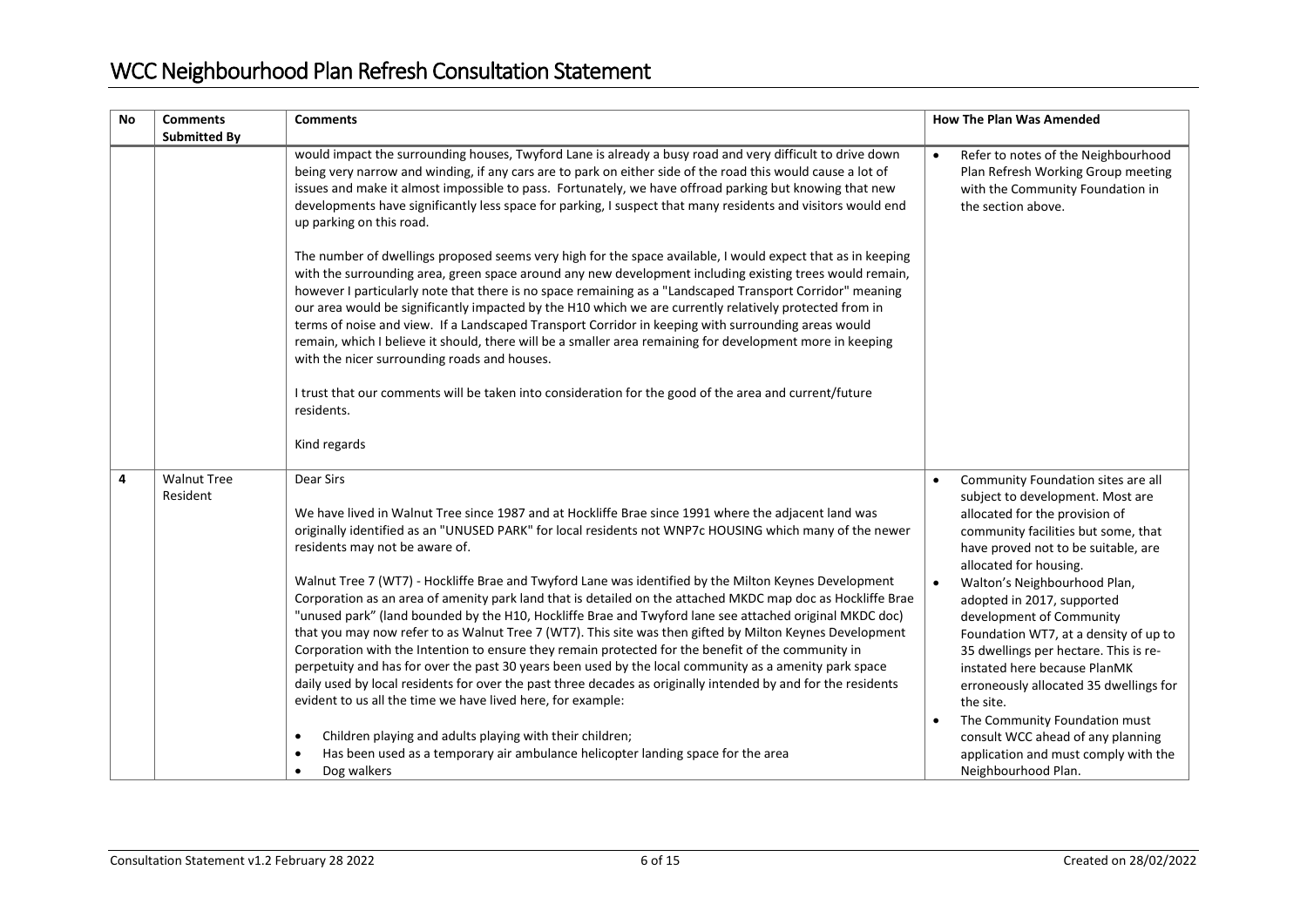| No | <b>Comments</b><br><b>Submitted By</b> | <b>Comments</b>                                                                                                                                                                                                                                                                                                                                                                                                                                                                                                                                                                                                                                                                                                                                                                                                                                                                                                                                                                                                                                                                                                                                                                                                                                                                                                                                                                                                                                                                                                                                                                                                                                                                                                                                                                                                                                                                                                                                                                                                                                                                                                                                                                                        | <b>How The Plan Was Amended</b>                                                                                                                                                                                                                       |
|----|----------------------------------------|--------------------------------------------------------------------------------------------------------------------------------------------------------------------------------------------------------------------------------------------------------------------------------------------------------------------------------------------------------------------------------------------------------------------------------------------------------------------------------------------------------------------------------------------------------------------------------------------------------------------------------------------------------------------------------------------------------------------------------------------------------------------------------------------------------------------------------------------------------------------------------------------------------------------------------------------------------------------------------------------------------------------------------------------------------------------------------------------------------------------------------------------------------------------------------------------------------------------------------------------------------------------------------------------------------------------------------------------------------------------------------------------------------------------------------------------------------------------------------------------------------------------------------------------------------------------------------------------------------------------------------------------------------------------------------------------------------------------------------------------------------------------------------------------------------------------------------------------------------------------------------------------------------------------------------------------------------------------------------------------------------------------------------------------------------------------------------------------------------------------------------------------------------------------------------------------------------|-------------------------------------------------------------------------------------------------------------------------------------------------------------------------------------------------------------------------------------------------------|
|    |                                        | Is a lovely green natural park space and amenity to the local community and I trust it will continue to<br>$\bullet$<br>remain as such and not become another lost green amenity feature of the area to housing infill;<br>has become a natural oasis with well established natual inhabitant with mature specimin trees and<br>$\bullet$<br>hedges and the natural wildliffe there which may include the likes of protected species such as Bats, all<br>of which could be detrimental lost for ever in the immediate vicinity;<br>Attached information showing this land was originally a local park space and has been used as such by<br>$\bullet$<br>the local community for over 30 years, de facto common land;<br>as such by default become Common Land.<br>$\bullet$<br>Further:                                                                                                                                                                                                                                                                                                                                                                                                                                                                                                                                                                                                                                                                                                                                                                                                                                                                                                                                                                                                                                                                                                                                                                                                                                                                                                                                                                                                              | Trees fall under the protection of<br>Milton Keynes Council's policies, as<br>owners of the land.<br>Refer to notes of the Neighbourhood<br>$\bullet$<br>Plan Refresh Working Group meeting<br>with the Community Foundation in<br>the section above. |
|    |                                        | Spearmint close and area was originally intended for private accommodation but was then sold on to a<br>Housing association and has increased the demand for local services in the area. Social housing is<br>supposed to be pepper potted in the area not concentrated in certain areas only, the current proposed<br>use is not according with this policy.<br>The Planners are already agreeing to 3000 houses elsewhere in the area, so this area and loss of<br>$\bullet$<br>valuable local amenity park space becomes more important to the local community as a consequence<br>and the local housing association residents too.<br>Traffic and parking issues in the area where green spaces adjoining the highways are being used by the<br>$\bullet$<br>social housing residents to park vehicles. Arctic lorry's trying to turn in the areas damaging the verges<br>and trees, and Twyford lane being uses for cars to speed and blat their engines under the H10<br>underpass in the absence of traffic calming measures, all of which would be exacerbated by the any new<br>potential development;<br>The area according to the environment agency is at risk of flooding, and as such we could loose our<br>$\bullet$<br>natural areas of soakaways increasing pressures on the existing natural drainage etc and increasing the<br>risk of local flooding;<br>The density in the area is about 30/ha and it would not be in keeping if this density were increased;<br>$\bullet$<br>Would not blend into the intended environment and/or retain the same.<br>$\bullet$<br>If a scheme was low density bungalows for the elderly with a play area for local children and a natural<br>$\bullet$<br>park area boundary for all locals enjoyment then the burden on local resources, infrastructure, parking<br>and detrimental environmental impact (wildlife, trees, bats and hedgerow may be reduced). However<br>Any proposal must address all the above and incorporate a permanent natural amenity park space for all the<br>residents in the immediate location by way of loss mitigation for what has become part of the areas common<br>land park amenity for more than 30 years. |                                                                                                                                                                                                                                                       |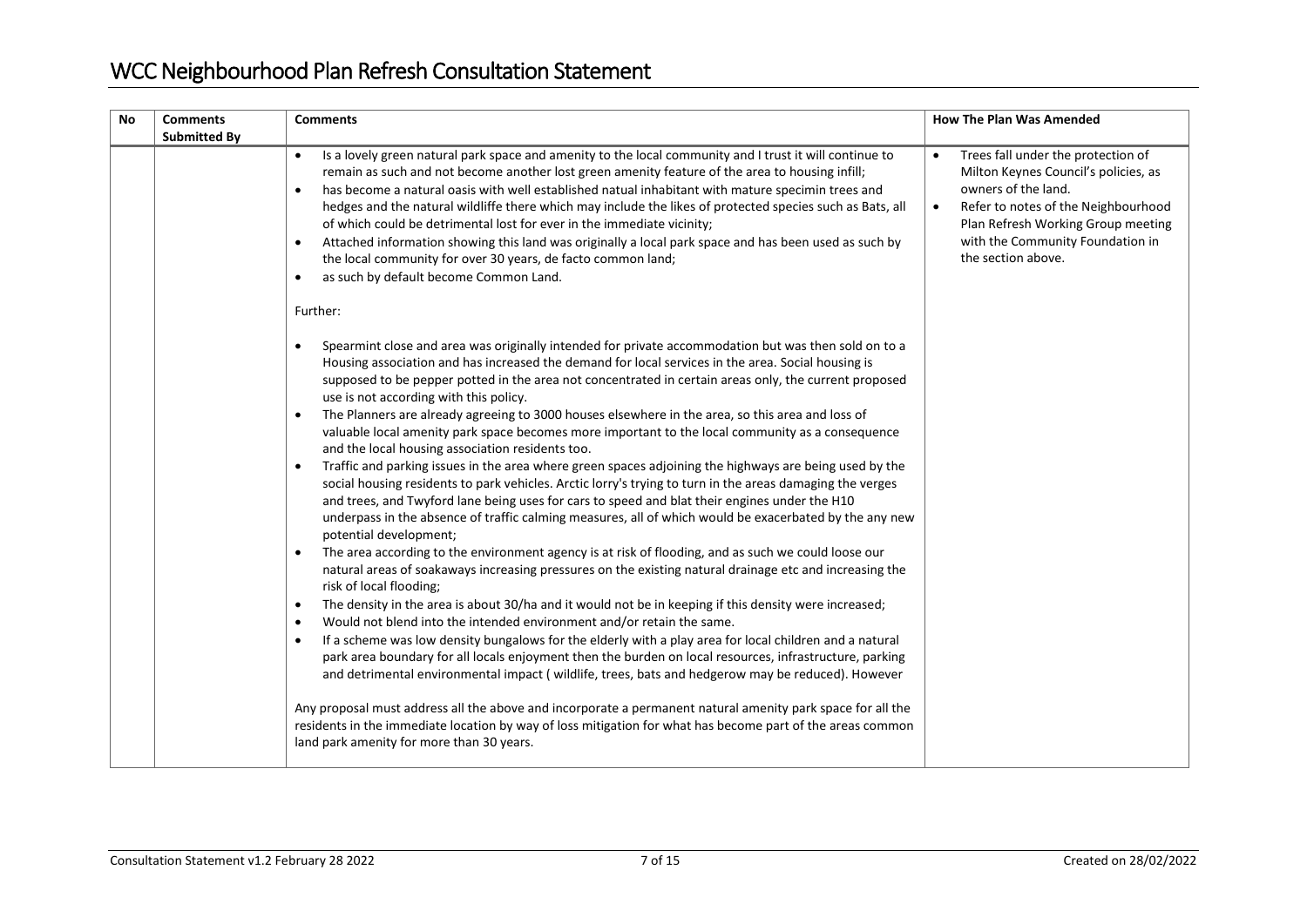| <b>No</b> | <b>Comments</b><br><b>Submitted By</b> | <b>Comments</b>                                                                                                                                                                                                                                                                                                                                                                                                                                                                                                                                                                                         | <b>How The Plan Was Amended</b>                                                                                                                                                                                                                                                                                                                                     |
|-----------|----------------------------------------|---------------------------------------------------------------------------------------------------------------------------------------------------------------------------------------------------------------------------------------------------------------------------------------------------------------------------------------------------------------------------------------------------------------------------------------------------------------------------------------------------------------------------------------------------------------------------------------------------------|---------------------------------------------------------------------------------------------------------------------------------------------------------------------------------------------------------------------------------------------------------------------------------------------------------------------------------------------------------------------|
|           |                                        | I and other residents are concerned as we have recently seen the land being surveyed, Engineers visiting the<br>area as too tree surveyors, can you please advise myself and the local residents what is going on here with<br>our lovely green amenity park space enjoyed for more than the past three decades so I can let them know?<br>I trust you will give serious consideration revising WT7 back to its intended park amenity space for the<br>residents to the above and mitigations.<br>KR                                                                                                    |                                                                                                                                                                                                                                                                                                                                                                     |
| 5         | <b>Walnut Tree</b><br>Resident         | Dear sir/madam<br>I'm XXXX, I live in walnut tree  I am looking for a different area to live in due to<br>1, no business support for disabled people<br>2, no swimming in local area and gyms to expensive with no support for disabled people(unless you pay<br>extortionate fees for personal trainer)<br>3, studio flat is more expensive than a 1 bedroom flat<br>4, I can't get contents insurance due to construction of flat<br>I love the area  people are very friendly<br>Until these thing fix I have to find somewhere better<br>Area you doing anything about these things<br>Kind regards | Points regarding plan hierarchy and<br>the scope of Neighbourhood Plans are<br>set out above.<br>Unfortunately, the points raised fall<br>outside the scope of the<br>Neighbourhood Plan.                                                                                                                                                                           |
| 6         | Location not<br>supplied               | I have got the Walton neighbourhood plan and is great thinking of changes in our areas.<br>I am concerned of the lack of parking spaces at Heronsgate School on Lichfield Down road in Walnut Tree. It's<br>an absolutely chaos in the morning and at the end of school day. From the beginning of the year could be<br>involved in accidents children and cars, but hopefully didn't happen any as I am aware. Taxi drivers and some<br>drivers don't respect others and getting aggressive.<br>Would be great to review and consider planning a parking at the mentioned location.                    | Car parking policy is covered in the<br>plan, considered for 2017 and in this<br>refresh. Several parking 'hotspots'<br>were found when WCC wrote the<br>original plan and it attempted to<br>ensure it went as far as it could to<br>alleviate the problems. Outside of the<br>plan process, a Residents Parking Z<br>one (RPZ) was introduction in<br>Caldecotte. |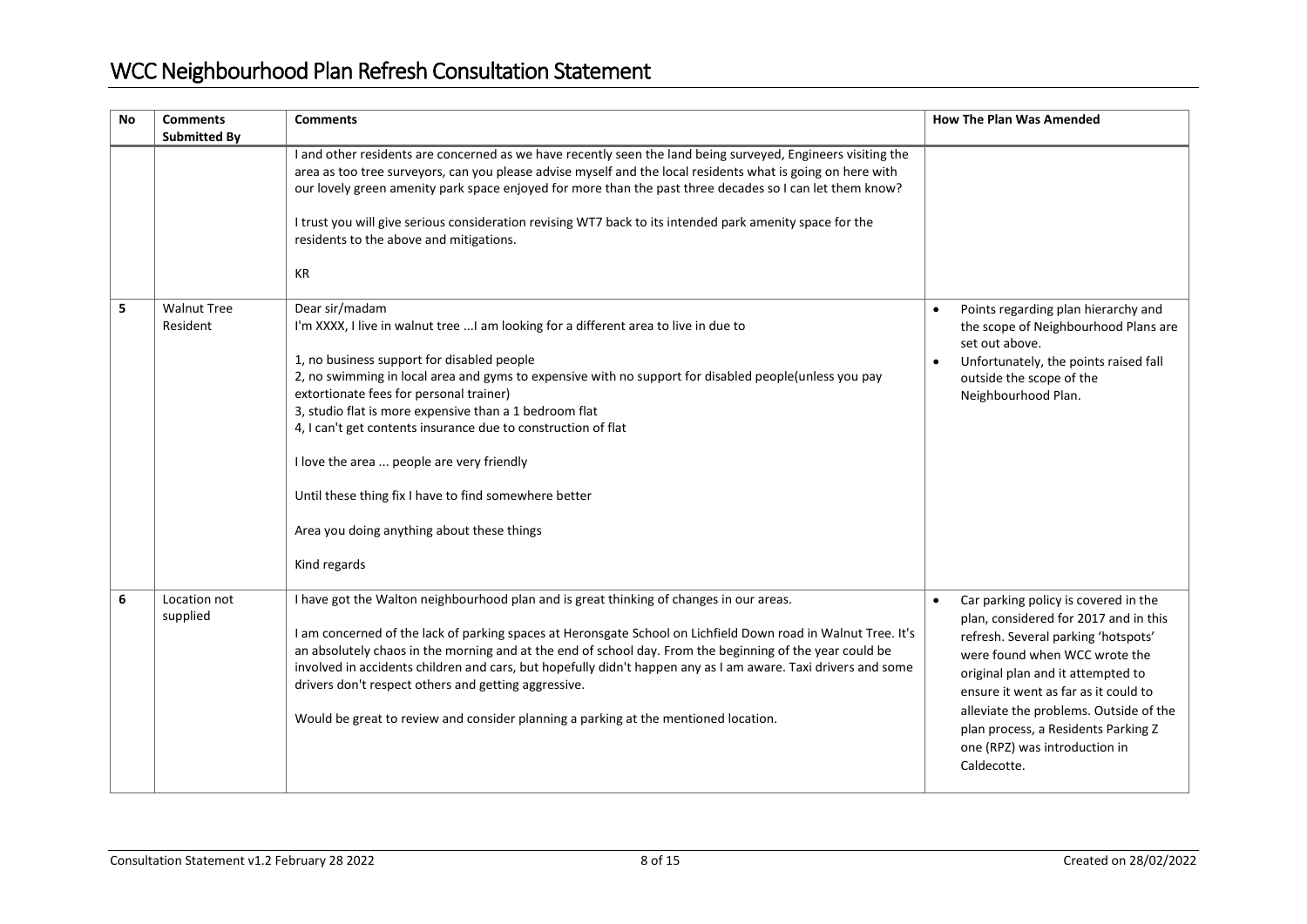| <b>No</b>                | <b>Comments</b><br><b>Submitted By</b> | <b>Comments</b>                                                                                                                                                                                                                                                                                                                                                                                                                                                                                                                                                                                                                                                                                                                                                                                                                                                                                                                                                                                                                                                                                                                                                                                                                                                                                                                                | <b>How The Plan Was Amended</b>                                                                                                                                                                                                                                                                                                                                                                                                                                                                                        |
|--------------------------|----------------------------------------|------------------------------------------------------------------------------------------------------------------------------------------------------------------------------------------------------------------------------------------------------------------------------------------------------------------------------------------------------------------------------------------------------------------------------------------------------------------------------------------------------------------------------------------------------------------------------------------------------------------------------------------------------------------------------------------------------------------------------------------------------------------------------------------------------------------------------------------------------------------------------------------------------------------------------------------------------------------------------------------------------------------------------------------------------------------------------------------------------------------------------------------------------------------------------------------------------------------------------------------------------------------------------------------------------------------------------------------------|------------------------------------------------------------------------------------------------------------------------------------------------------------------------------------------------------------------------------------------------------------------------------------------------------------------------------------------------------------------------------------------------------------------------------------------------------------------------------------------------------------------------|
| 17                       | <b>Walton Park</b><br>Resident         | WNP 6 Caldecotte C<br>The area alongside Caldecotte Lake Drive & the railway line MUST be allocated for a bridge over the rail line.<br>To close that road connection to traffic permanently would be an absolute disaster for the area, it must be<br>kept open with a bridge over the rail line.<br>Also the parked cars along Caldecotte Lake Drive during working hours is a nightmare with cars parked on<br>both sides of the road for the length of the road, leaving only a single carriageway open. There Is nowhere<br>near enough parking in that area for office workers & if they built residential property's there the roads<br>would be used for workers parking. The remaining area (after the bridge) should be used for office/industrial<br>space with adequate parking.<br>14 Walnut Tree Community Hubs - Southern Parcel This must be retained for community use NOT further<br>residential development. This could also be used by the additional residents proposed at Walton Manor.<br>What about more surgery facilities, dentists?<br>Infrastructure before expansion, what ever happened to that philosophy?<br>Abandoned by Milton Keynes in their never ending quest for more & more residential houses, on any parcel<br>of land however small irrespective of the adverse consequences to existing residents. | WNP $6 - A$ bridge or underpass is the<br>preferred option in the SEMK<br><b>Supplementary Planning Document</b><br>which was adopted by Milton Keynes<br>Council at the end of 2021.<br>WNP8a and 8b - the policy would only<br>allow for limited residential use if<br>there was no community use possible.<br>Infrastructure before expansion is<br>$\bullet$<br>very much a principle in the<br>Neighbourhood Plan and informs all<br>its policies.                                                                |
| $\overline{\phantom{a}}$ | Name Not Supplied                      | Brownswood sports field that's good but no changing facilities. No cafe for everyone. No clubs for people to<br>join especially day time for the elderly and vulnerable and mums and tots in fact there is nothing. Concern<br>about the environment but you have to travel by car or bus to go to social indoor hubs.                                                                                                                                                                                                                                                                                                                                                                                                                                                                                                                                                                                                                                                                                                                                                                                                                                                                                                                                                                                                                         | WNP18 covers sports ground<br>$\bullet$<br>enhancements.                                                                                                                                                                                                                                                                                                                                                                                                                                                               |
| 8                        | Name Not Supplied                      | I fundamentally agree with the objectives, although as we've seen at Hindhead Knoll, such objectives are<br>easily by-passed.<br>What I do feel is absent is a simple commitment that ALL further development must have sufficient private<br>car parking. Waffle about other means of transport, whether at home, to/from work or school is laudable but<br>simply doesn't materialise (for many reasons), yet developments continue with laughably low levels of<br>parking and all councils comment upon the problem of their own making. We're all familiar with (e.g.) traffic<br>jams outside most schools, verge parking across Kingston around the car dealerships etc etc. All because<br>permission (or change) was granted without consideration of the inevitable parking. Public transport<br>(particularly buses) in MK are awful - ancient, leased (?), unhygienic, driven by incompetents, unsafe etc etc.<br>It shouldn't be a surprise that private transport (aka car) will prevail? Allowing 4-bed homes to be built with a<br>single garage (if any) and little offroad parking only has one outcome - and it's not a reduction in parking!!<br>Even if current trends are to reduce private car usethey still have to be parked when alternatives are<br>used?                                                           | Points regarding plan hierarchy and<br>the scope of Neighbourhood Plans are<br>above.<br>Car parking policy is covered in the<br>$\bullet$<br>plan, considered for 2017 and in this<br>refresh. Several parking 'hotspots'<br>were found when WCC wrote the<br>original plan and it attempted to<br>ensure it went as far as it could to<br>alleviate the problems.<br>Car parking spaces per dwelling is<br>contained within Milton Keynes<br>Council policy. There was a period<br>where national guidelines reduced |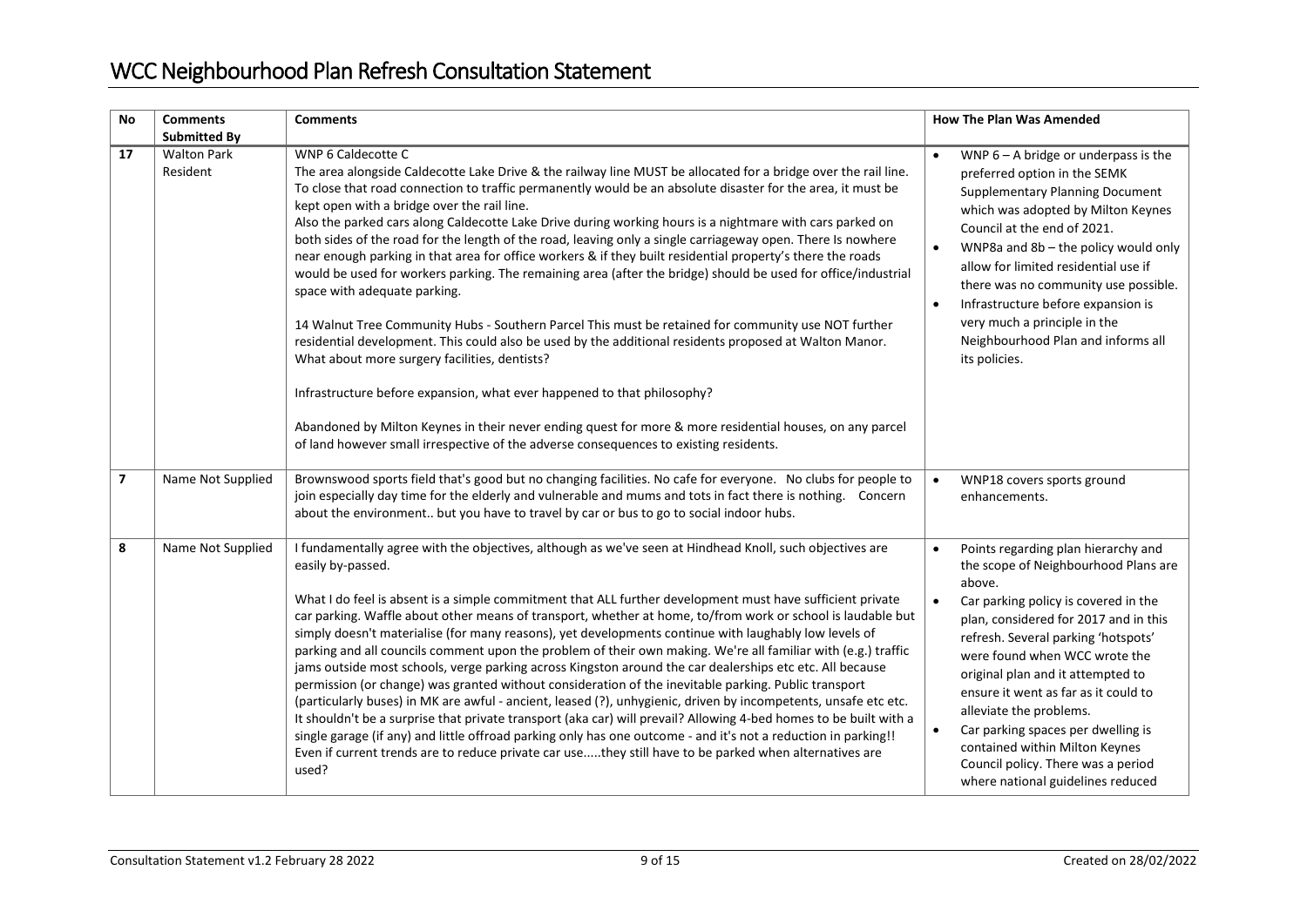| <b>No</b> | <b>Comments</b><br><b>Submitted By</b> | <b>Comments</b>                                                                                                                                                                                                                                                                                                                                                                                                                                                                                                                                                                                                                                                                                                                                                                                                                                                                                                                                                                                                                                                                                                                                                                                                                                                                                                                                                                                                                                                                                                                                                                                                                                                                                                                                                                                                                                                                                                                                                                                                                                                                                                                                                                                                                                                                                                                                        | <b>How The Plan Was Amended</b>                                                                                                                                                                                                                                                                                                                                                                                                                                                                                                             |
|-----------|----------------------------------------|--------------------------------------------------------------------------------------------------------------------------------------------------------------------------------------------------------------------------------------------------------------------------------------------------------------------------------------------------------------------------------------------------------------------------------------------------------------------------------------------------------------------------------------------------------------------------------------------------------------------------------------------------------------------------------------------------------------------------------------------------------------------------------------------------------------------------------------------------------------------------------------------------------------------------------------------------------------------------------------------------------------------------------------------------------------------------------------------------------------------------------------------------------------------------------------------------------------------------------------------------------------------------------------------------------------------------------------------------------------------------------------------------------------------------------------------------------------------------------------------------------------------------------------------------------------------------------------------------------------------------------------------------------------------------------------------------------------------------------------------------------------------------------------------------------------------------------------------------------------------------------------------------------------------------------------------------------------------------------------------------------------------------------------------------------------------------------------------------------------------------------------------------------------------------------------------------------------------------------------------------------------------------------------------------------------------------------------------------------|---------------------------------------------------------------------------------------------------------------------------------------------------------------------------------------------------------------------------------------------------------------------------------------------------------------------------------------------------------------------------------------------------------------------------------------------------------------------------------------------------------------------------------------------|
|           |                                        |                                                                                                                                                                                                                                                                                                                                                                                                                                                                                                                                                                                                                                                                                                                                                                                                                                                                                                                                                                                                                                                                                                                                                                                                                                                                                                                                                                                                                                                                                                                                                                                                                                                                                                                                                                                                                                                                                                                                                                                                                                                                                                                                                                                                                                                                                                                                                        | parking spaces per dwelling and these<br>have now been superseded.                                                                                                                                                                                                                                                                                                                                                                                                                                                                          |
| 9         | Location not given                     | Well presented document, clear and precise. Thanks to our WCC for providing this documentation.<br>Having lived in MK7 some 30 years now, I know the area pretty well. As time has gone on WCC has met with<br>many problems and on the whole have provided a good service to the residents affected. I personally thank<br>you.<br>I'm one of the unseen residents of Walnut Tree, the only problem I come across is lack of housing. Socially<br>rentable properties for the elderly and disabled residents.<br>Generally even Milton Keynes Council Plan it's the lowest type of properties to be built in the vicinity of<br>Milton Keynes even though we often occupy better homes that could be better used for families.<br>Recently, Juniper House has completed, however although planning stated 10 social housing units. I cannot<br>see any inclusion of this on their hoarding or adverts.<br>This I have emailed MKC about whether these 10 units still have not been handed to MKC and/or a<br>facilitating HA.<br>The 3 blocks being built by our Health Centre also includes 10 Social rented properties to be managed by a<br>HA. Yet to be completed.<br>For the disabled like myself, parking across paths is a major annoyance and dangerous to all. The parking<br>over lowered kerbs is the same.<br>Parking at our local centre only has 1 disabled parking bay by the chemist and NONE by the Tesco store.<br>The same at the shop near lower school, parking bay for disabled is often used by "school droppers off".<br>Main reason I avoid school hours. Both these disabled bays need paint refreshed and perhaps a notice could<br>be affixed to state they are only for use by Blue Badge Holders might assist us.<br>Parking up off kerbs and verges makes it impossible to see past these vehicles when you are on a mobility<br>scooter, wheelchair or if pushing a pram.<br>Paths away from the main roads around the estates, that could be utilised have improved through our<br>wardens chapping back the overgrowth, again thank you, I at least don't need to go out with secutters in my<br>basket. But a lot of them and red ways undulate severely, meaning all users have difficulty either by roots<br>growth or subsiding it makes using them difficult as wheelchairs and mobility scooters do not have | Points regarding plan hierarchy and<br>the scope of Neighbourhood Plans are<br>above.<br>Car parking policy is covered in the<br>$\bullet$<br>plan, considered for 2017 and in this<br>refresh. Several parking 'hotspots'<br>were found when WCC wrote the<br>original plan and it attempted to<br>ensure it went as far as it could to<br>alleviate the problems.<br>WNP13 Parking Enhancements-<br>wording to emphasise requirement<br>for disabled parking spaces.<br>WNP16 Design Principles - wording to<br>emphasise access for all. |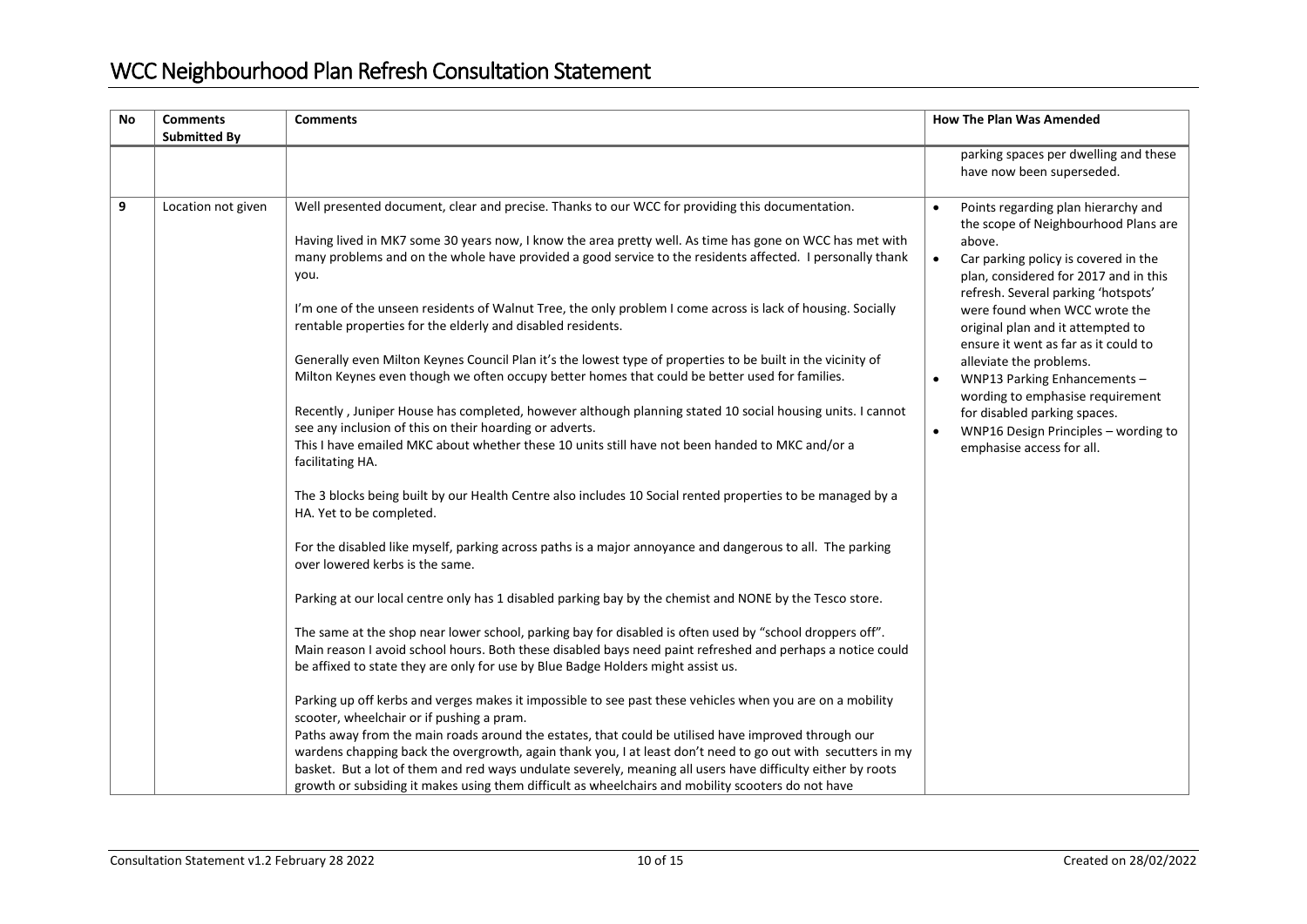| <b>No</b> | <b>Comments</b><br><b>Submitted By</b> | <b>Comments</b>                                                                                                                                                                                                                                                                                                                                                                                                                                                                                                                                                                                                                                                                                                                                                                                                                                                                                                                                                                                                                                                                                                                                                | <b>How The Plan Was Amended</b>                                                                                                                                                                                                                                                                                                                                                                                                                                                                                                                                                                                                                                                                                                                                                                                                                            |
|-----------|----------------------------------------|----------------------------------------------------------------------------------------------------------------------------------------------------------------------------------------------------------------------------------------------------------------------------------------------------------------------------------------------------------------------------------------------------------------------------------------------------------------------------------------------------------------------------------------------------------------------------------------------------------------------------------------------------------------------------------------------------------------------------------------------------------------------------------------------------------------------------------------------------------------------------------------------------------------------------------------------------------------------------------------------------------------------------------------------------------------------------------------------------------------------------------------------------------------|------------------------------------------------------------------------------------------------------------------------------------------------------------------------------------------------------------------------------------------------------------------------------------------------------------------------------------------------------------------------------------------------------------------------------------------------------------------------------------------------------------------------------------------------------------------------------------------------------------------------------------------------------------------------------------------------------------------------------------------------------------------------------------------------------------------------------------------------------------|
|           |                                        | suspension and you have to negotiate these areas with care as I have often felt I was going to topple over or<br>be ejected off of my transport.<br>I other item, I hate brining up but these electric scooters being left across paths, dumped or whatever. I<br>personally can't move them out of my way. If I've been on my own it means I either have to try and reverse<br>along a narrow path as you cannot turn round, retreat my path until I can find an alternative route or go onto<br>the road. The pathway going towards the farm shop on both sides is very narrow.<br>I hope some of my comments help WCC to understand from an elderly and disabled persons viewpoint.<br>Regards                                                                                                                                                                                                                                                                                                                                                                                                                                                              |                                                                                                                                                                                                                                                                                                                                                                                                                                                                                                                                                                                                                                                                                                                                                                                                                                                            |
| 10        | <b>Walton Park</b><br>Resident         | Having read the updated neighbourhood plan I have some concerns, mainly that the number of residences in<br>the revised plan keeps increasing (from<br>35 to 43) but there is no provision for a new Doctor's surgery.<br>Especially in the area above Simpson Road.<br>No grid road extensions or underpasses planned up to Walnut Tree for children going to the middle school.<br>There are not enough amenities planned, especially a doctor's surgery, foot accessible shops, schools places,<br>provision for exercise and meeting rooms, a place with just houses is not conducive to convivial living. A<br>meeting place, a coffee house, a good shop and a doctor's surgery would all be welcome as there is little<br>provision in this area.<br>If this area is built up flooding may occur. Inadequate parking as most people will need cars as buses are<br>irregular.<br>The corridor of trees are a biolink which connect to the hedges and shouldn't be disturbed. Protected trees<br>need to be treated with respect.<br>Please take my sending of this email on this date as evidence of my submission of response to this<br>consultation. | Points regarding plan hierarchy and<br>$\bullet$<br>the scope of Neighbourhood Plans are<br>above.<br>All policies in the Neighbourhood Plan<br>are based on 35 dwellings per hectare<br>which is in keeping with our area.<br>WNP1 Walton Manor - Planning<br>$\bullet$<br>permission was granted for 174<br>dwellings in 2019 (planning<br>application 19/00218/OUT). Access to<br>more than 20 dwellings from Simpson<br>Road was approved following<br>highways analysis for this specific<br>application.<br>Car parking policy is covered in the<br>plan, considered for 2017 and in this<br>refresh. Several parking 'hotspots'<br>were found when WCC wrote the<br>original plan and it attempted to<br>ensure it went as far as it could to<br>alleviate the problems.<br>Trees fall under the protection of<br>Milton Keynes Council's policies. |
| 11        | <b>Wavendon Gate</b><br>resident       | After the start of the consultation period, the SEMK revised SPD was published in a very brief form. However,<br>what we can deduce is a reluctance to build the grid road extension for V11 over the railway into SEMK.                                                                                                                                                                                                                                                                                                                                                                                                                                                                                                                                                                                                                                                                                                                                                                                                                                                                                                                                       | The SEMK SPD was adopted by Milton<br>Keynes Council in late 2021. The V10                                                                                                                                                                                                                                                                                                                                                                                                                                                                                                                                                                                                                                                                                                                                                                                 |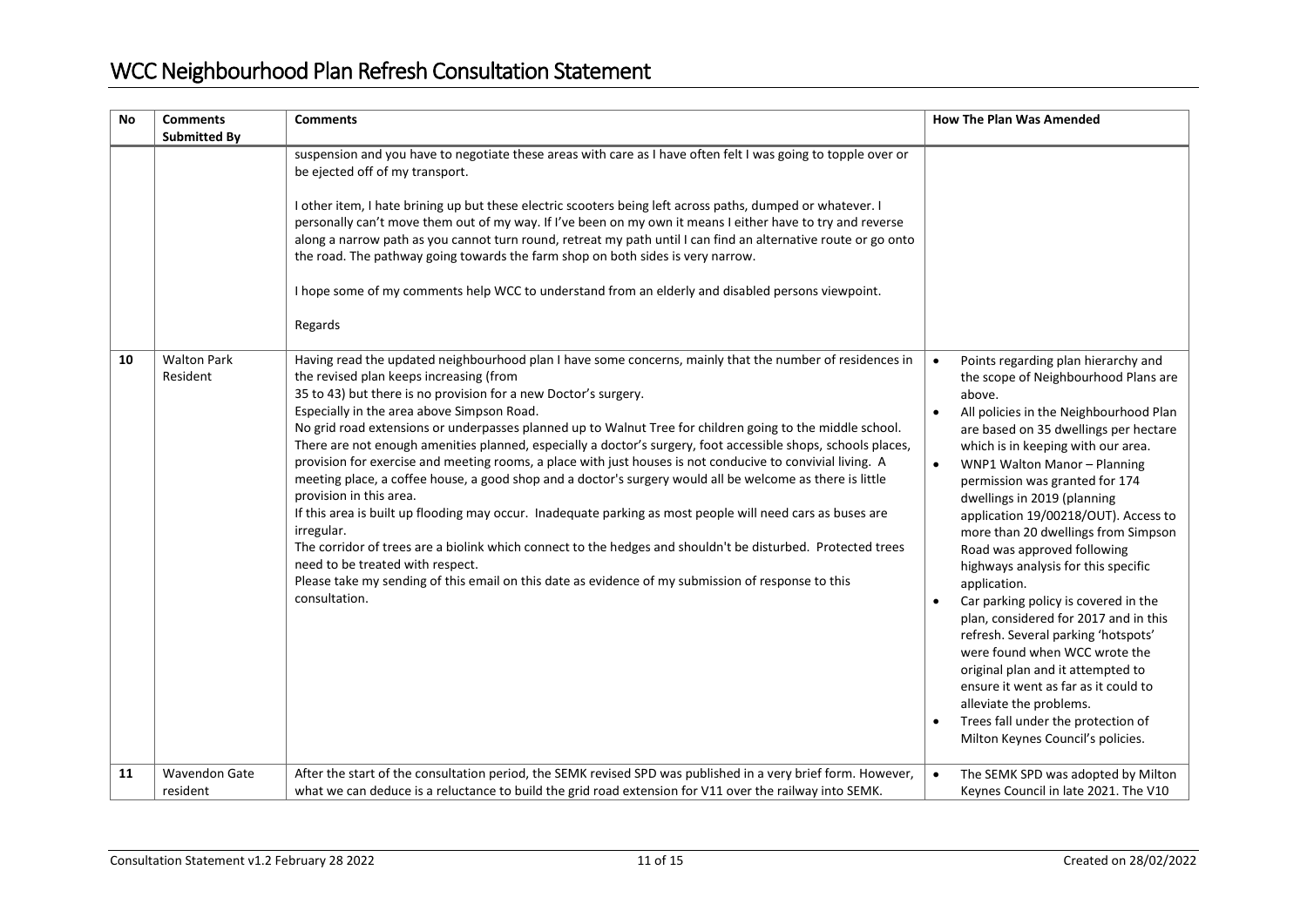| <b>No</b> | <b>Comments</b>                | <b>Comments</b>                                                                                                                                                                                                                                                                                                                                                                                                                                                                                                                                                                                                                                                                                                                                                                                                                                                                                                                                                                                                                                                                                                                                                                                                                                                                                                                                                                                                                                                                                                                                                                                                                                                                                                                                                                                                                                                                                                                                                                                                                                                                                                                                                                                                                                     | <b>How The Plan Was Amended</b>                                                                                                                                                                                                                                                                                                                                                                                                                                                                                                                                                                                                                                                                                                                                                                                                                                                                               |
|-----------|--------------------------------|-----------------------------------------------------------------------------------------------------------------------------------------------------------------------------------------------------------------------------------------------------------------------------------------------------------------------------------------------------------------------------------------------------------------------------------------------------------------------------------------------------------------------------------------------------------------------------------------------------------------------------------------------------------------------------------------------------------------------------------------------------------------------------------------------------------------------------------------------------------------------------------------------------------------------------------------------------------------------------------------------------------------------------------------------------------------------------------------------------------------------------------------------------------------------------------------------------------------------------------------------------------------------------------------------------------------------------------------------------------------------------------------------------------------------------------------------------------------------------------------------------------------------------------------------------------------------------------------------------------------------------------------------------------------------------------------------------------------------------------------------------------------------------------------------------------------------------------------------------------------------------------------------------------------------------------------------------------------------------------------------------------------------------------------------------------------------------------------------------------------------------------------------------------------------------------------------------------------------------------------------------|---------------------------------------------------------------------------------------------------------------------------------------------------------------------------------------------------------------------------------------------------------------------------------------------------------------------------------------------------------------------------------------------------------------------------------------------------------------------------------------------------------------------------------------------------------------------------------------------------------------------------------------------------------------------------------------------------------------------------------------------------------------------------------------------------------------------------------------------------------------------------------------------------------------|
|           | <b>Submitted By</b>            | The neighbourhood plan includes a policy to protect grid road corridors for expansion and this must be the<br>case until SEMK is actually built out. Also, he land currently reserved should be allocated as green space to<br>protect it from development. If we rule out needing it in 20 years or so, it will have been green open space,<br>as far as residents are concerned for 50 years and should remain a public amenity. Other parts of the<br>neighbourhood plan area are under pressure from infill by MKC and so we should protect what we have.<br>Regards                                                                                                                                                                                                                                                                                                                                                                                                                                                                                                                                                                                                                                                                                                                                                                                                                                                                                                                                                                                                                                                                                                                                                                                                                                                                                                                                                                                                                                                                                                                                                                                                                                                                            | crossing option is the preferred<br>option.                                                                                                                                                                                                                                                                                                                                                                                                                                                                                                                                                                                                                                                                                                                                                                                                                                                                   |
| 12        | <b>Walnut Tree</b><br>Resident | Please find below my response to the Neighbourhood Plan Consultation, mostly around potential<br>development plans for Community Foundation Reserve Site WT7 - Hockliffe Brae and Twyford Lane.<br><b>General comments</b><br>Walnut Tree is a great place to live. It was the first estate I lived on when I moved to rental accommodation<br>in MK back in 1999, and it felt good to finally buy a house in Walnut Tree in January 2020.<br>It feels like squeezing more houses into Walnut Tree, on top of the major development planned to the<br>south/south east, is going to put even more pressure on public amenities and on the Walnut Tree doctor's<br>surgery, which is a major pain point at the moment (albeit mostly due to the pandemic and to 11 years of<br>austerity).<br>Community Foundation Reserve Site WT7 - Hockliffe Brae and Twyford Lane<br>My understanding is that this patch of ground was identified by the Milton Keynes Development Corporation<br>as an unused park for local residents . This site was then given by MK Development Corporation to be used<br>by the community in perpetuity, and has, for over 30 years been used by the local community as an amenity<br>park space.<br>It does not seem to suit sheltered accommodation/housing for a number of reasons.<br>1. It is tightly adjoined by a very busy dual carriageway and the road through from Walnut Tree under the<br>dual carriageway bridge to Brown's Wood. It could cause problems for traffic coming off the dual<br>carriageway onto Hockliffe Brae if there was a major residential site just off the H10. 2. Twyford Lane is not<br>wide enough for the extra traffic - there are no white lines, and it's barely wide enough for two cars at the<br>moment.<br>3. Parking is a problem around the whole of Walnut Tree. Dwellings are built with one car space at most, and<br>households usually have multiple cars. As mentioned, Twyford Lane is busy, and traffic already goes faster<br>than it should down there. Adding in a lot of extra houses will increase the parking on local roads and make it<br>even more of an obstacle course.<br>4. The area is at higher than normal risk of flooding due to Caldecott Brook | Points regarding plan hierarchy and<br>the scope of Neighbourhood Plans are<br>above.<br>Community Foundation sites are all<br>subject to development. Most are for<br>built community facilities but some,<br>that have proved not to be suitable,<br>were allocated for housing.<br>Walton's Neighbourhood Plan,<br>adopted in 2017, supported<br>development of Community<br>Foundation WT7, at a density of up to<br>35 dwellings per hectare, the norm for<br>this area. This is re-instated here<br>because PlanMK erroneously<br>allocated 35 dwellings for the site.<br>The Community Foundation must<br>$\bullet$<br>consult WCC ahead of any planning<br>applications and must comply with<br>the Neighbourhood Plan.<br>Trees fall under the protection of<br>Milton Keynes Council's policies.<br>Notes of the meeting with the<br>$\bullet$<br>Community Foundation are in the<br>section above. |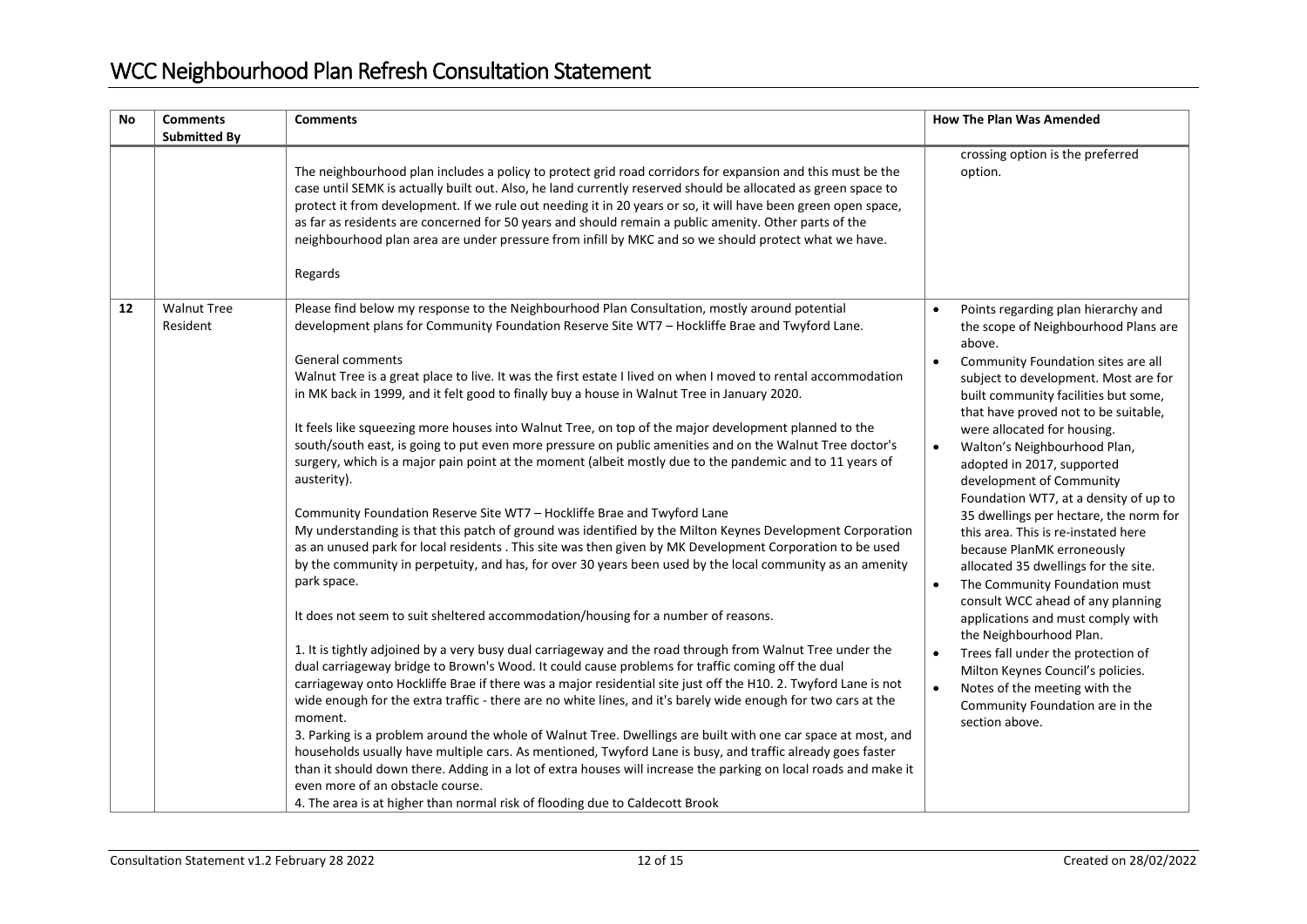| <b>No</b> | <b>Comments</b><br><b>Submitted By</b> | <b>Comments</b>                                                                                                                                                                                                                                                                                                                                                                                                                                                                                                                                                                                                                                                                                                                                                                                                                                                                                                                                                                                                                                                                                                                                                                                                                                                                                                                                                                                                                                                                                                                                                                                                                                                                                                                                                                                                                                                                                                                                                                                                                                                                                                                                                                                                                                                                                                                                                                                                                                                                                                                                                                                              | <b>How The Plan Was Amended</b>                                                                                                                                                                                                                                                                                                                                                                                                                                                                                                                                                                                                                                                                                                                                                                                                                                                                                                                      |
|-----------|----------------------------------------|--------------------------------------------------------------------------------------------------------------------------------------------------------------------------------------------------------------------------------------------------------------------------------------------------------------------------------------------------------------------------------------------------------------------------------------------------------------------------------------------------------------------------------------------------------------------------------------------------------------------------------------------------------------------------------------------------------------------------------------------------------------------------------------------------------------------------------------------------------------------------------------------------------------------------------------------------------------------------------------------------------------------------------------------------------------------------------------------------------------------------------------------------------------------------------------------------------------------------------------------------------------------------------------------------------------------------------------------------------------------------------------------------------------------------------------------------------------------------------------------------------------------------------------------------------------------------------------------------------------------------------------------------------------------------------------------------------------------------------------------------------------------------------------------------------------------------------------------------------------------------------------------------------------------------------------------------------------------------------------------------------------------------------------------------------------------------------------------------------------------------------------------------------------------------------------------------------------------------------------------------------------------------------------------------------------------------------------------------------------------------------------------------------------------------------------------------------------------------------------------------------------------------------------------------------------------------------------------------------------|------------------------------------------------------------------------------------------------------------------------------------------------------------------------------------------------------------------------------------------------------------------------------------------------------------------------------------------------------------------------------------------------------------------------------------------------------------------------------------------------------------------------------------------------------------------------------------------------------------------------------------------------------------------------------------------------------------------------------------------------------------------------------------------------------------------------------------------------------------------------------------------------------------------------------------------------------|
|           |                                        | 5. It would not blend into the environment as it would presumably be visible from the H10.<br>Any proposal must address all the above and retain a permanent natural amenity park space for residents in<br>the local area.<br>I trust you will give serious consideration to revising WT7 back to its intended park amenity space for the<br>residents.<br>Best wishes,                                                                                                                                                                                                                                                                                                                                                                                                                                                                                                                                                                                                                                                                                                                                                                                                                                                                                                                                                                                                                                                                                                                                                                                                                                                                                                                                                                                                                                                                                                                                                                                                                                                                                                                                                                                                                                                                                                                                                                                                                                                                                                                                                                                                                                     |                                                                                                                                                                                                                                                                                                                                                                                                                                                                                                                                                                                                                                                                                                                                                                                                                                                                                                                                                      |
| 13        | <b>Walnut Tree</b><br>resident         | Dear Planners,<br>On reading the latest proposal for the Neighbourhood plan refresh for my local area, I am concerned to see<br>the land identified as WT7 Hockliffe Brae/Twyford lane proposed for development.<br>I am deeply concerned by the development proposals for the following reasons:<br>The land was identified by Milton Keynes Development Corporation as community use park land to be<br>$\bullet$<br>used by the residents. It is regularly used by the community for exercise, play and dog walks and over<br>the last 30 years has become Common Land.<br>It has become an area for wildlife, such that the red kits regularly circle above it looking for their next<br>$\bullet$<br>meal! With so much development set to go ahead (regrettably) in the vicinity, there is tremendous value<br>in preserving pockets of habitat undisturbed for wildlife. When I first moved to Milton Keynes 20 years<br>ago, the lack of bird song was especially noticeable, and this was in comparison with South West<br>London! It takes so long for wildlife to return to areas of human habitation, it would be a disaster to lose<br>this haven in the corner of Walnut Tree.<br>Access to the land is problematic, especially from Twyford Lane. Twyford land is narrow, barely wide<br>$\bullet$<br>enough for two cars to pass, and yet this is a busy thoroughfare connecting this end of Walnut Tree with<br>Brownswood and the H10. Further traffic on this road would be dangerous. Already vehicles take the<br>road too fast and because of the echo provided by the bridge, it is used by car enthusiasts to show off<br>their loud exhausts and music.<br>Any proposed development will bring significantly more traffic, noise, disruption and large vehicles.<br>$\bullet$<br>Residents on Twyford Lane and Camomile Court have experienced disruption on a smaller scale with the<br>renovation of a nearby dwelling and this caused roads to be blocked regularly by large lorries,<br>pavements blocked by building materials and vehicles tearing up the verges. If this level of disruption is<br>caused by a 9 month building project then I am very scared for the level of disruption development of<br>WT7 might bring. WT7 is in close proximity to residential areas, with so many people working at home<br>still this should be considered.<br>The plan identifies social housing and retirement properties as suggested development. There is already<br>a significant quantity of social housing in Spearmint so it would not be in keeping with the mix of homes | Points regarding plan hierarchy and<br>the scope of Neighbourhood Plans are<br>above.<br>Community Foundation sites are all<br>$\bullet$<br>subject to development. Most are for<br>built community facilities but some,<br>that have proved not to be suitable,<br>were allocated for housing.<br>Walton's Neighbourhood Plan,<br>$\bullet$<br>adopted in 2017, supported<br>development of Community<br>Foundation WT7, at a density of up to<br>35 dwellings per hectare, the norm for<br>this area. This is re-instated here<br>because PlanMK erroneously<br>allocated 35 dwellings for the site.<br>The Community Foundation must<br>$\bullet$<br>consult WCC ahead of any planning<br>applications and must comply with<br>the Neighbourhood Plan.<br>Trees fall under the protection of<br>$\bullet$<br>Milton Keynes Council's policies.<br>Notes of the meeting with the<br>$\bullet$<br>Community Foundation are in the<br>section above. |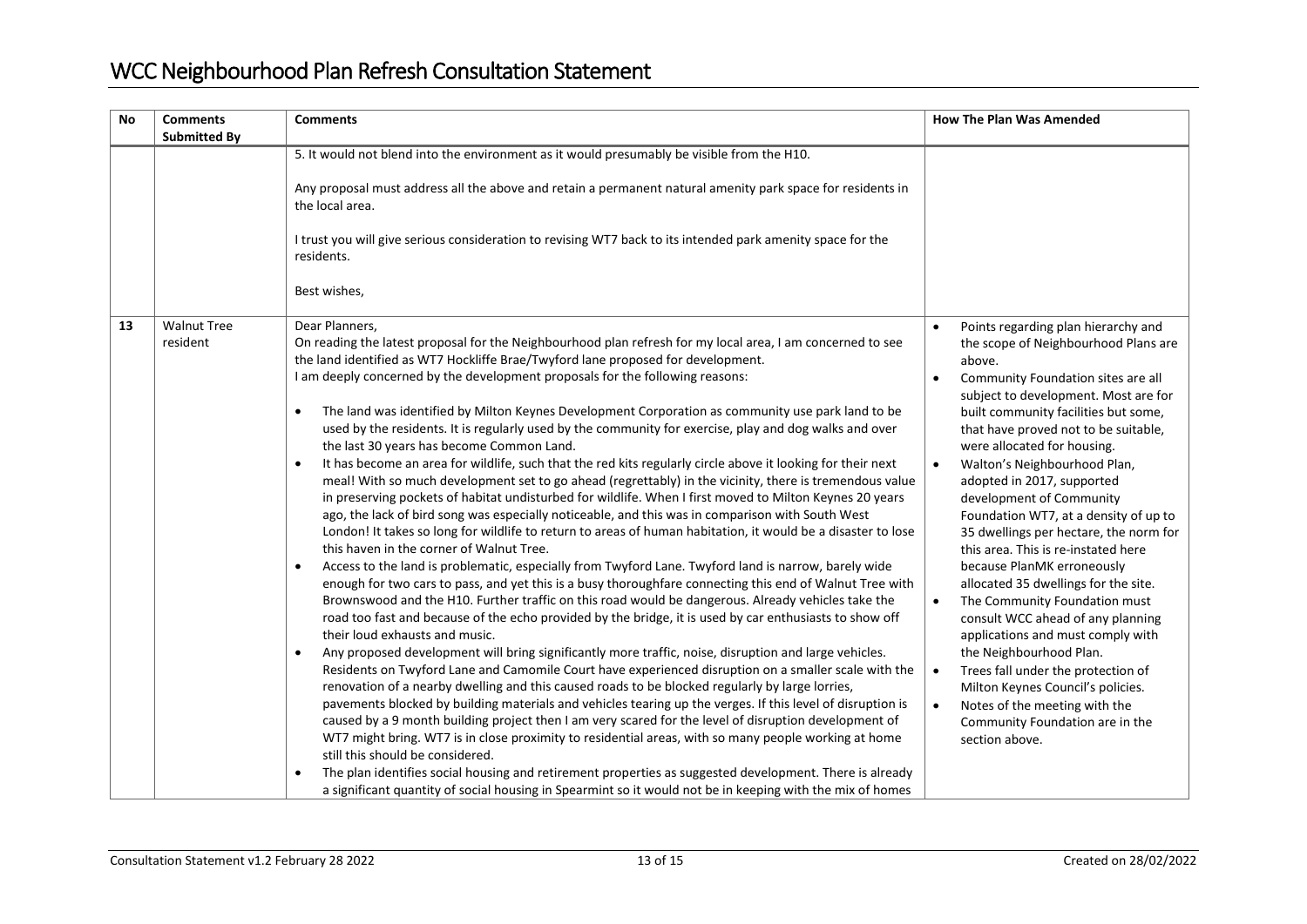| <b>No</b> | <b>Comments</b><br><b>Submitted By</b> | <b>Comments</b>                                                                                                                                                                                                                                                                                                                                                                                                                                                                                                                                                                                                                                                                                                                                                                                                                                                                                                                                                                                                                                                                                                                                                                                                                                                                                                                                                                                                                                                                                                                                                                                                                                                                                                                                                                                                                                                                                                                                                                                                            | <b>How The Plan Was Amended</b>                                                                                                                                                                                                                                                                                                                                                                                                                                                                                                                                                                                                  |
|-----------|----------------------------------------|----------------------------------------------------------------------------------------------------------------------------------------------------------------------------------------------------------------------------------------------------------------------------------------------------------------------------------------------------------------------------------------------------------------------------------------------------------------------------------------------------------------------------------------------------------------------------------------------------------------------------------------------------------------------------------------------------------------------------------------------------------------------------------------------------------------------------------------------------------------------------------------------------------------------------------------------------------------------------------------------------------------------------------------------------------------------------------------------------------------------------------------------------------------------------------------------------------------------------------------------------------------------------------------------------------------------------------------------------------------------------------------------------------------------------------------------------------------------------------------------------------------------------------------------------------------------------------------------------------------------------------------------------------------------------------------------------------------------------------------------------------------------------------------------------------------------------------------------------------------------------------------------------------------------------------------------------------------------------------------------------------------------------|----------------------------------------------------------------------------------------------------------------------------------------------------------------------------------------------------------------------------------------------------------------------------------------------------------------------------------------------------------------------------------------------------------------------------------------------------------------------------------------------------------------------------------------------------------------------------------------------------------------------------------|
|           |                                        | in the area to increase the quantity here. Both types of development would cause parking problems on<br>Twyford lane, and almost certainly cause damage to trees and verges.<br>Local services such as the doctors, schools and pharmacies are under severe strain already and the<br>$\bullet$<br>proposed new developments will bring more pressure.<br>The environment agency identify this area as at risk of flooding. We therefore need pockets of land that<br>$\bullet$<br>is not built on to absorb more water to give current developments some protection against flooding.<br>WT7, with it's proximity to the busy dual carriageway and brook, is ideally placed to offer some defence<br>against further flooding.                                                                                                                                                                                                                                                                                                                                                                                                                                                                                                                                                                                                                                                                                                                                                                                                                                                                                                                                                                                                                                                                                                                                                                                                                                                                                            |                                                                                                                                                                                                                                                                                                                                                                                                                                                                                                                                                                                                                                  |
|           |                                        | I sincerely hope that you take concerns of the residence and views of Walton Community Council seriously as<br>there have been far too many errors in planning matters and this is detrimental to the residents of Milton<br>Keynes - many of whom moved here because it is a different kind of urban, one which is green!                                                                                                                                                                                                                                                                                                                                                                                                                                                                                                                                                                                                                                                                                                                                                                                                                                                                                                                                                                                                                                                                                                                                                                                                                                                                                                                                                                                                                                                                                                                                                                                                                                                                                                 |                                                                                                                                                                                                                                                                                                                                                                                                                                                                                                                                                                                                                                  |
| 14        | Canal & River Trust                    | Based on the information available the Trust has no comment to make on the proposal.                                                                                                                                                                                                                                                                                                                                                                                                                                                                                                                                                                                                                                                                                                                                                                                                                                                                                                                                                                                                                                                                                                                                                                                                                                                                                                                                                                                                                                                                                                                                                                                                                                                                                                                                                                                                                                                                                                                                       |                                                                                                                                                                                                                                                                                                                                                                                                                                                                                                                                                                                                                                  |
| 15        | Historic England                       | Thank you for consulting Historic England on the revision of the Walton Neighbourhood Plan. I am happy to<br>confirm, that on this occasion we have no comments to submit.                                                                                                                                                                                                                                                                                                                                                                                                                                                                                                                                                                                                                                                                                                                                                                                                                                                                                                                                                                                                                                                                                                                                                                                                                                                                                                                                                                                                                                                                                                                                                                                                                                                                                                                                                                                                                                                 |                                                                                                                                                                                                                                                                                                                                                                                                                                                                                                                                                                                                                                  |
| 16        | <b>Milton Keynes</b><br>Council        | 1. As a general point, it would be helpful at the Submission Stage to prepare a document that sets out<br>a schedule of the actual wording changes that are being proposed. Although not specifically<br>required by the legislation, it will make it easier for the examiner (and others) to clearly see the<br>differences between the existing made Plan and the proposed modified Plan.<br>Foreword: A Resident's Perspective - it is not appropriate to criticise MKC in a neighbourhood plan,<br>2.<br>particularly as MKC will ultimately be expected to make the Plan.<br>Executive summary - para 6 should refer to 2031 rather than 2026 i.e. the end date of the Plan.<br>3.<br>Land at Towergate, para 70 - delete second sentence and replace with "The site is allocated for<br>4.<br>housing development in the Site Allocations Plan (SAP12) and Plan: MK (HS85)." Also amend<br>'current use' in text box.<br>Land north and west of Wavendon Business Park Ortensia Drive, para 90 - delete 'Core Strategy'<br>5.<br>from second sentence.<br>Policy WNP 5 Walnut Tree Reserve Sites A (north) Hindhead Knoll Walnut Tree - these sites now<br>6.<br>have full planning permission and as stated in the revised policy wording have either been<br>completed or are under construction. The policy and supporting text should therefore be deleted<br>from the Neighbourhood Plan, as the policy no longer serves any purpose in the assessment of<br>planning applications.<br>Policy WNP 12 states that grade separation is for pedestrians and cyclists, but the supporting text<br>7.<br>now explicitly references Holst Crescent and Morley Crescent. The Council recently undertook a<br>feasibility study of extending the V11 south through this reserve and over the Marston Vale Line. It<br>is uncertain whether this will proceed, but the study included mitigation for the severance of<br>Morley Crescent and an option with and without Holst Crescent being severed or being bridged by | A 'tracked change' document was<br>$\mathbf{1}$ .<br>created and published.<br>The foreword was amended.<br>2.<br>3.<br>Exec summary changed.<br>Land at Towergate policy changed.<br>4.<br>5.<br>Land North and West of Wavendon<br>Business Park changed.<br>The policies have been left in place as<br>6.<br>the northern site is not yet fully built<br>out<br>The text relating to Holst Crescent /<br>7.<br>Morley Crescent is only referenced in<br>the supporting policy text. Planning<br>officers stated that the wording of<br>policy WNP12 is OK, so no changes are<br>necessary.<br>Caldecotte Site C amended<br>8. |